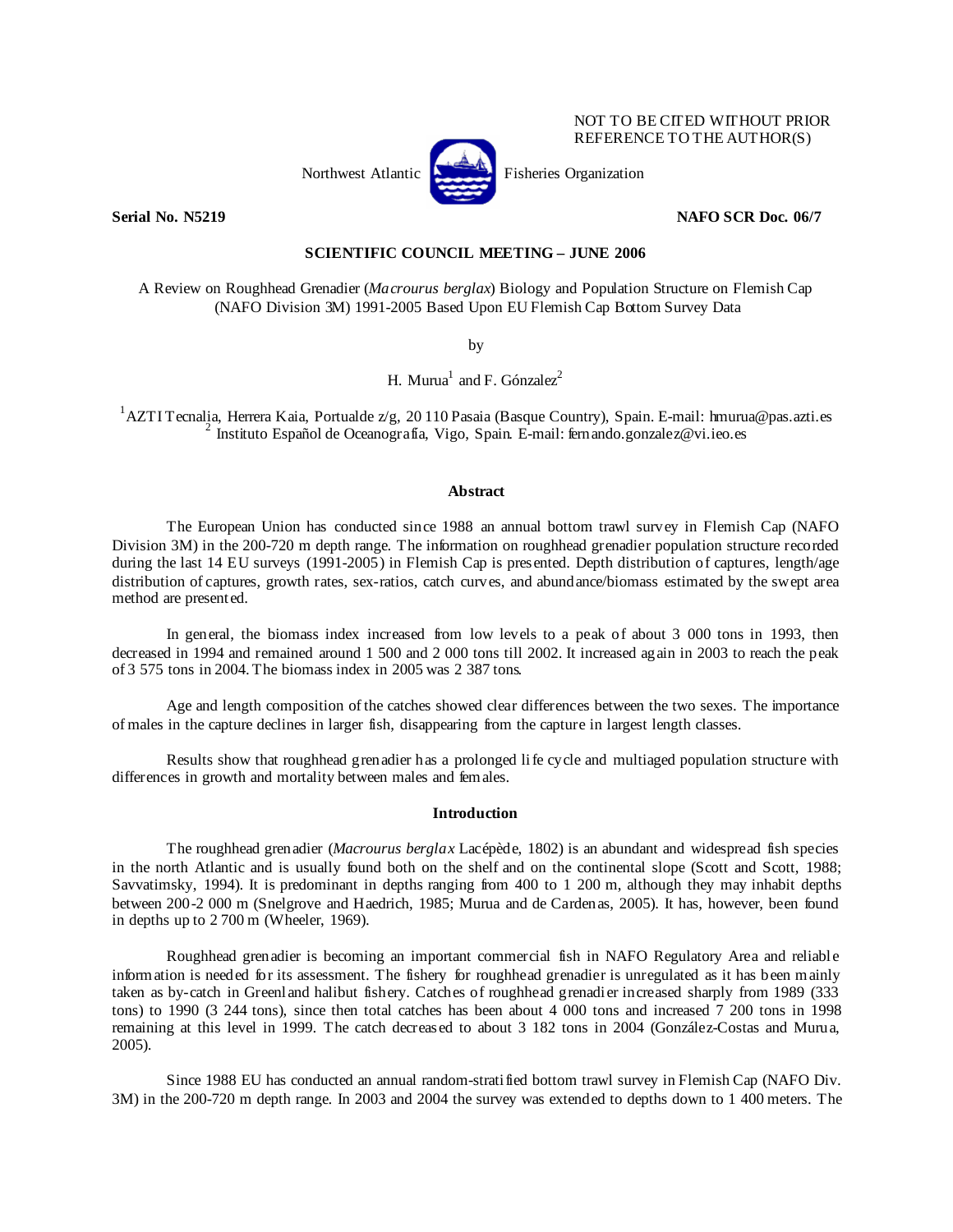objective of this scientific survey is to obtain abundance indices and to study the population structure and biological parameters of the main species in the area. From 2003 onward, the survey was carried out with a new R/V *Vizconde de Eza*, which replaced the former C/V *Cornide de Saavedra*. In order to make comparable both series, comparative fishing trials were carried out to calibrate both series in 2003 and 2004 (González-Troncoso and Casas, 2005).

 Limited information on age structure and growth rate of *M. berglax* is available in scientific literature. Savvatimsky (1971, 1984, 1989, 1994) and Jorgensen (1996) have carried out studies on this species in the NW Atlantic (NAFO Div. 0, 2GHJ, 3K and 1ABCD respectively), basing findings on age readings from scales. The age structure and growth parameters of roughhead grenadier have been estimated by Murua (2003) from otolith readings of specimens captured in NAFO Div. 3LMN. Validation of age estimates derived from otolith reading has been presented by Rodríguez-Marín *et al.* (2002). Eliassen (1983) also performed age estimation by otolith reading from roughhead caught in the continental slope of Norway.

This paper presents the abundance indices and biomass estimates by the Flemish Cap survey as well as some biological and population structure information of roughhead grenadier in Flemish Cap during the period 1991- 2005. The results are presented taking into account that the survey only covers the shallowest distribution area of roughhead grenadier. The information is presented as an update of continued analyses of the survey results (Murua *et al.*, 2005.).

#### **Material and Methods**

Data on roughhead grenadier for the 1991-2005 period were collected on the annual random-stratified bottom trawl surveys carried out by the European Union on the area (Casas *et al.,* 2006). In order to maintain the data series, comparative fishing trials were carried out to develop conversion factors for the species sampled in 2003 and 2004. In total, 130 paired hauls with *Cornide de Saavedra* and *Vizconde de Eza* were done (in which 23 roughhead grenadier appeared) and the conversion factor to transform the Cornide values to *Vizconde de Eza* equivalents were estimated (Gónzalez-Troncoso and Casas, 2005). As the depth coverage increased from 2003 onwards, the data presented here refers to survey results of depth <720 meters, i.e. the common depth coverage in all the time series. Data on length distribution by sex is only available from 1993 onwards and age structure data is only available for the 1994-2005 period. Otolith sampling began in 1994, and since then a total of 5 820 otoliths have been read. Annual length-age keys have been applied for each year.

Otoliths were broken through the nucleus and read by transmitted light (Casas, 1994). Many difficulties in reading Macrouridae age from otoliths and scales have been reported previously (Savvatimsky, 1984). Age reading in larger fish (more than 9 years old) is even more complicated, because many rings are present and they lie close to each other. Nevertheless, intercalibration of readings between three readers has been done and 80% of agreement has been reached. Differences were +1 year in otoliths between 2-10 years and 1, 2 years in older than 10 years (Rodríguez-Marín *et al.*, 2002).

Individuals were measured from tip of snout to base of first anal-fin ray, in 0.5 cm intervals, as adopted by NAFO in June 1980 (Atkinson, 1991) as a standard measurement for roundnose and roughhead grenadiers. Length is presented as pre-anal-fin length (AFL) and data are given in 1 cm intervals. Total weight was recorded accurate to the nearest 10 g.

#### **Results and Discussion**

Total biomass of roughhead grenadier estimated by the swept area method by strata is presented in Table 1 and for the whole bank in Fig. 1. Biomass increased from 1989 to 1993, since then the biomass has decreased steadily, with the exception of 1998 year, up to 2000, and in 2001 total biomass increased again. Biomass decreased in 2002 to the level of 1 211 tons and then increased reaching the highest level (3 597 tons) of the time series in 2004. In 2005 the biomass was estimated in 2 387 tons, which is at the same level of 2003 and higher than the period 1994-2002. Mean catch per trawl by strata and whole bank data are presented in Table 2. The results indicate that roughhead grenadier occupies the deepest part of the area studied and the abundance and biomass increase with depth, as is evidenced by other authors (de Cardenas *et al*., 1996; Murua and de Cárdenas, 2005).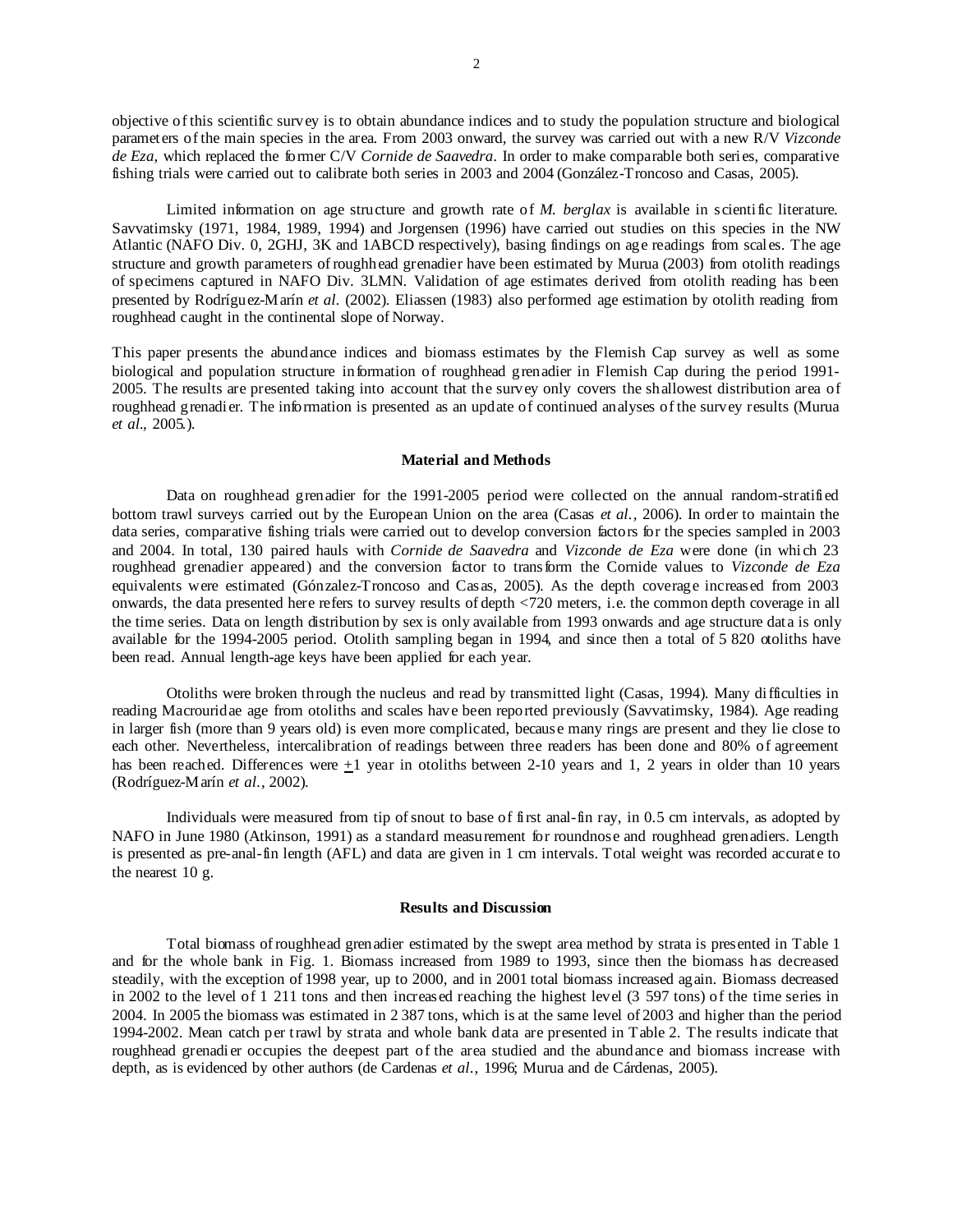3

Table 3 shows length distributions of roughhead grenadier for the 1991-2005 period. Captures are dominated by the 14-20 cm length classes, 50% of the total catch, in most of the years. However, during the most recent three surveys the captures are dominated by the <14 cm length, between 60% in 2003 and 45% in 2005. Moreover, the proportion of 2-8 length range has increased considerably to around 39 and 32% during 2003 and 2004 survey respectively; which in turn may be interpreted as a sign of a good 2001 year class recruiting to the population (Table 3).The average AFL for both sexes for all the period is 14.79 cm. This value is smaller than the values found by Savvatimsky (1994) and de Cardenas *et al*. (1996). The former gives an average AFL of 19.8 cm (51.25 cm total length) for Div. 3K, and the latter gives a mean AFL of 21.12 cm (54.39 cm TL) for specimens caught in a long-line survey in Div. 3LMN. These differences are related to the fishing gear employed and depth where fish were caught, because length has a tendency to increase with depth, from the shallowest stratum to the deepest (Murua and de Cárdenas, 2005).

Annual length frequencies by sex are presented in Fig. 2. The importance of males in the capture declines in larger fish and they disappear from the capture in largest length classes. Largest male found in the scientific surveys was 26 cm while females are larger reaching 36 cm long. Average AFL for females is also greater than for males. Female's mean AFL for the 1993-2005 period in Flemish Cap was 15.6 cm, while mean AFL for males was 14.6 cm. This sexual difference is consistent with data found in the literature (Murua and González-Costas, 2005). Savvatimsky (1989) gives an average AFL of 18 cm (47 cm total length) and 21.2 cm (54.6 cm total length) for males and females respectively in Div. 3LKN. Those differences have also been seen in the commercial fleet in 3LN, where females are larger than males (Junquera *et al*., 2001).

The AFL-age key for 2005 is given by sex in Table 4. Table 5 shows age composition by sexes for roughhead grenadier in Flemish Cap in 1993-2005. The oldest male found in the period studied was 19 years old and the oldest female 24 years old. Mean age for females in Flemish Cap in the 1993-2005 period was 7.0 years, while mean age for males was 6.9 years.

Interannual differences in length and age are shown in Fig. 2 and 3. The 1990-1991 cohorts were the most important cohorts in abundance during the 1995-1999. The importance of these annual classes has declined sharply during last years. In 2003 and 2004, 23% and 27% of the individuals, respectively, were composed by individuals of 2001 year-class; this 2001 year-class is by far the most abundant year-class either at age 2 or age 3 in the time series (Fig. 4). However, although the pulse of this large 2001 year-class was still observable in 2005, it was not as high as one would expect.

Female-ratio in the whole study period was 50%. This value was lower that the one found by de C ardenas *et al*. (1996) in Div. 3LMN, where females made up 71.4% of the catch. However, this difference could be explained due to the different area and depth covered by both surveys. As length increases in relation to depth in many species, the 'bigger deeper' distribution (Merrett *et al*., 1991; Gordon and Bergstad, 1992), the female ratio might increase also in the deeper water areas.

Figures 5 and 6 present sex-ratio by age and by length respectively, for the whole study period. In the sexratio, female proportion fluctuated around 40%-50% up to 20 cm in length (the first 10-12 years) and increased to 75% at 22 cm (13 years) and 80% at 24 cm (15 years). Following this length, females made up 100% of the catch. Similar sex-ratio, with males being more abundant in the central part of the population, is described by Savvatimsky (1994) for north-western Atlantic.

The increment in the female-ratio can be due to different reasons: sexual differences in growth rate, in mortality or a combination of both. In this case, there are certainly sexual differences in growth, which are reflected in the mean length at age and in the different growth curves presented in this study.

Logarithmic regression lines (Fig. 7), fitted to mean length at age by sex, show that males growth rate declines when reaching 9 years old, around 18 cm long, while females do not decline growing until reaching 20 years old, around 30-35 cm. This result was also observed by Savvatimsky (1994), Jorgensen (1996) and Rodríguez-Marín *et al.* (2002). Moreover, mean length at age for all year studied is similar for males and females for ages under 9 years, but males grow slower from this length onwards. Mean lengths at age are higher than those obtained by Savvatimsky (1994) for NAFO Div. 0B, 2GH and 3K. Savvatimsky (1994) and Jorgensen (1996) described similar growing pattern using scales for ageing fish; they found that the differences between sexes in size at age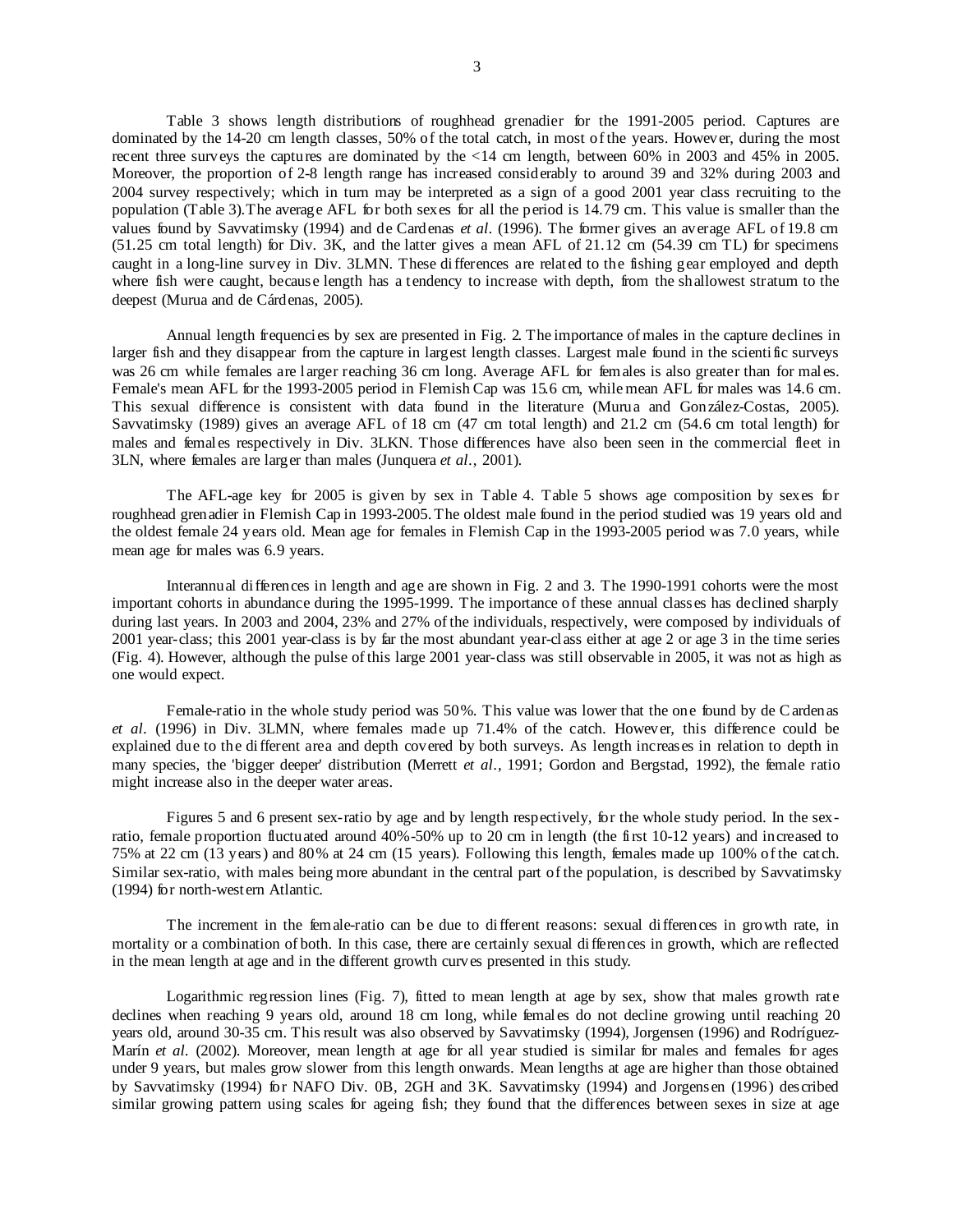come about from 10 years onwards. This fact could be explained due to the different ageing method used or due to different latitude of the sampling areas where specimens were obtained, because temperature differences would cause slower growth and a delay in reaching sexual maturity (Rodríguez-Marín *et al.*, 2002). Table 6 shows the estimated parameters of the Von Bertalanffy equations (fitting individual length at age by non-linear regression (Marquardt, 1963)) and the equations for logarithmic growth regression curves for all the period studied.

On the other hand, it seems that there are some differences in mortality between both sexes, since males disappear from the capture in larger length-classes. Total mortality by sex was calculated from catch curves, fitting regression lines by sex to ages fully recruited to the survey gear, using data of eleven years (1994-2005). Both sexes are fully recruited at age 8 and the mortality obtained is different for both sexes: 0.47 for females and 0.62 for males (Fig. 8).

Length-weight relationships by sex are shown in Table 7 for all the years studied. The relationship between fish length (AFL) and fish weight was assumed to be adequately expresses by the exponential function. Figure 9 shows the length-weight relationship by sexes in 2005 survey.

Data available show that roughhead grenadier has a prolonged life cycle and multiaged population structure with differences in growth and mortality between males and females. The complex multy-mode length structure and a slow growth are characteristic of deepwater fishes, including grenadiers (Hureau *et al*., 1979; Savvatimsky, 1994). All this results must be taken with care due to the small proportion of the roughhead grenadier distribution area covered by the survey.

### **References**

- ATKINSON, D.B. 1991. Relationships between pre-anal fin length and total length of Roughhead Grenadier (*Macrourus berglax* Lacépède) in the Northwest Atlantic. *J. Northw. Atl. Fish. Sci.,* **11**: 7-9.
- CASAS, J.M. 1994. Age Structure of Roughhead Grenadier (*Macrourus berglax*) on Flemish Cap, 1994. *NAFO SCR Doc.* 94/80. Serial No. N2459. 5p.
- CASAS, J.M,, F. SABORIDO-REY and D. GÓNZALEZ-TRONCOSO. 2006. Results from the bottom trawl survey on Flemish Cap in July 2005. *NAFO SCR Doc.06*/XX. Serial No XXXX. XXpp.
- DE CARDENAS, E., J.M. CASAS, R. ALPOIM, and H. MURUA. 1996. Preliminary Results of the european Longline Suuvey in the NAFO Regulatory Area. *NAFO SCR Doc.* 96/34 Ser. No N2709, 6p.
- ELIASSEN, J.E. 1983. Occurrence, gonad development and age distribution of the roughhead grenadier (Macrourus berglax Lacepede) (Gadiformes, Macrouridae) along the Continental slope of northern Norway. *ICES, Demersal Fish Committee*, C.M. 1983 /G:41.
- GÓNZALEZ-COSTAS, F., and H. MURUA. 2005. Assessment of Roughhead Grenadier, Macrourus berglax, in NAFO Subareas 2 and 3. *NAFO SCR Doc.* 05/54 Ser. No N5104, 18p.
- GÓNZALEZ-TRONCOSO, D., and J. M. CASAS. 2005. Calculation of the calibration factors from the comparative experience between the R/V Cornide de Saavedra and the R/V Vizconde de Eza in Flemish Cap in 2003 and 2004. *NAFO SCR Doc 05/29*. Serial No 5115. 8 pp.
- GORDON, J. D. M. and BERGSTAD, O. A. (1992). Species composition of demersal fish in the Rockall Troug, north-eastern Atlantic, as determined by different trawls. *Journal of Marine Biological Association of the United Kingdom* **72**, 213-230.
- HUREAU, J.C., P. GEISTDORFER, and M. RANNOU. 1979. The cology of deep-sea benthic fish. *Sarsia*, **64** (1- 2):103-108.
- JORGENSEN, O.A. 1996. Distribution and Biology of Grenadiers (Macrouridae) in West Greenland Waters. *J. Northw. Atl. Fish. Sci.* **18**: 7-29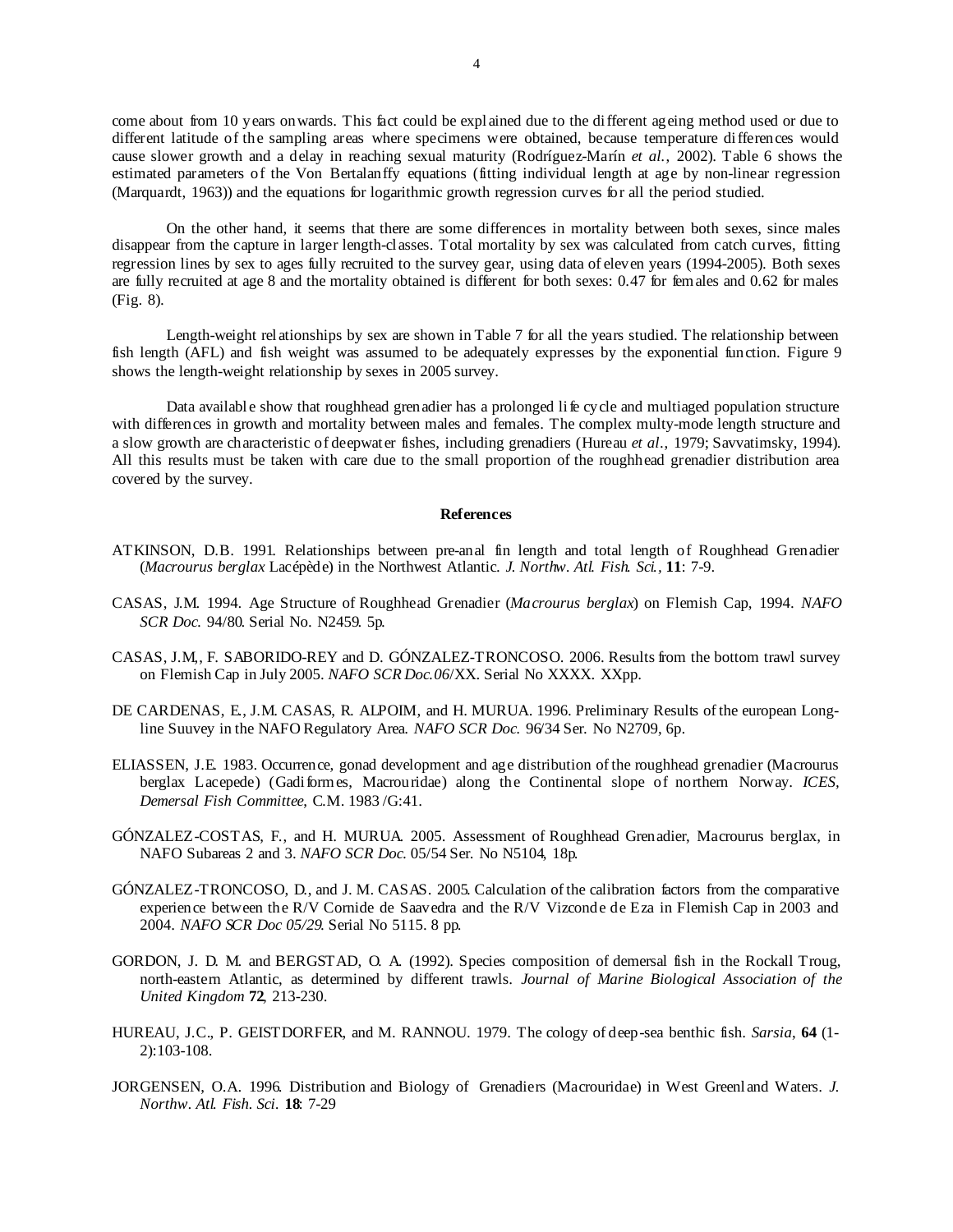- JUNQUERA, S., A VAZQUEZ, H. MURUA, E. ROMAN and J. L. DEL RIO. 2001. Spanish Research Report for 2000. *NAFO SCS Doc.01/18.* Ser. No. 4402. 24pp.
- MARQUARDT, D. W. 1963. An algorithm for least-squares estimation of nonlinear parameters. *Journal for the Society of Industrial and Applied Mathematics*. **11**, 431-441.
- MERRETT, N. R., HAEDRICH, R. L., GORDON, J. D. M. & STEHMANN, M. (1991). Deep demersal fish assemblage structure in the Porcupine Seabight (eastern North Atlantic): results of single warp trawling at lower slope to abyssal soundings. *Journal of the Marine Biological Association of the United Kingdom* **71**, 359-374.
- MURUA, H. 2003. Population structure, growth and reproduction of roughhead grenadier on the Flemish Cap and Flemish Pass. *Journal of Fish Biology* **63**, 356–373.
- MURUA, H., and DE CÁRDENAS. 2005. Depth distribution of deep water species in Flemish Pass. *Journal of Northwest Atlantic Science*, **V37** art. 1.
- MURUA, H., and F. GONZÁLEZ-COSTAS. 2005. A Review on Roughhead Grenadier (*Macrourus berglax*) Biology and Population Structure on Flemish Cap (NAFO Division 3M) 1991-2004 Based Upon EU Flemish Cap Bottom Survey Data. *NAFO SCR Doc 05/36*. Serial No 5122. 18 pp.
- MURUA, H., F. GONZÁLEZ-COSTAS and D. POWER. 2005. A Review of the Fishery and the Investigations of Roughhead Grenadier (*Macrourus berglax*) in Flemish Cap and Flemish Pass. *Journal of Northwest Atlantic Science*, **V37** art. 2.
- RODRÍGUEZ-MARÍN, E., M. RUIZ, and A. SARASUA. 2002. Validation of roughhead grenadier (*Macrourus berglax*) otolith reading. *J. Appl. Ichthyology* **18**: 70-80.
- SAVVATIMSKY, P.I. 1971. On age readings in grenadiers (Macrouriformes). *Vopr. Ikhtiol.,* **11**(3): 495-501.
- SAVVATIMSKY, P.I. 1984. Biological Aspects of Roughhead Grenadier (*Macrourus berglax*) from Longline Catches in the Eastern Grand Bank Area, 1982. *NAFO Sci. Coun. Studies,* **7**: 45-51.
- SAVVATIMSKY, P.I. 1989. Investigations of Roughhead Grenadier (*Macrourus berglax* L) in the Northwest Atlantic, 1967-83. *NAFO Sci. Coun. Studies,* **13**: 59-75.
- SAVVATIMSKY P.I. 1994. Age Structure of of Roughhead Grenadier (*Macrourus berglax*) in the Northwest Atlantic, 1985. *NAFO Sci. Coun. Studies,* **20**: 53-64.
- SCOTT, W. B., and M. G. SCOTT. 1988.. Atlantic fishes of Canada*. Can Bull. Fish. Aquat. Sci.* 219, 731pp.
- SNELGROVE, P.V.R. and R.L. HAEDRICH. 1985. Structure of the deep demersal fish-fauna off Newfoundland. *Mar. Ecol. Prog. Ser.* **27**: 99-107
- WHEELER, A. 1969. The fishes of the British Isles and Northwest Europe: Anacanthini (p. 255.259). MacMillan and Co. Ltd., London England, 613 p.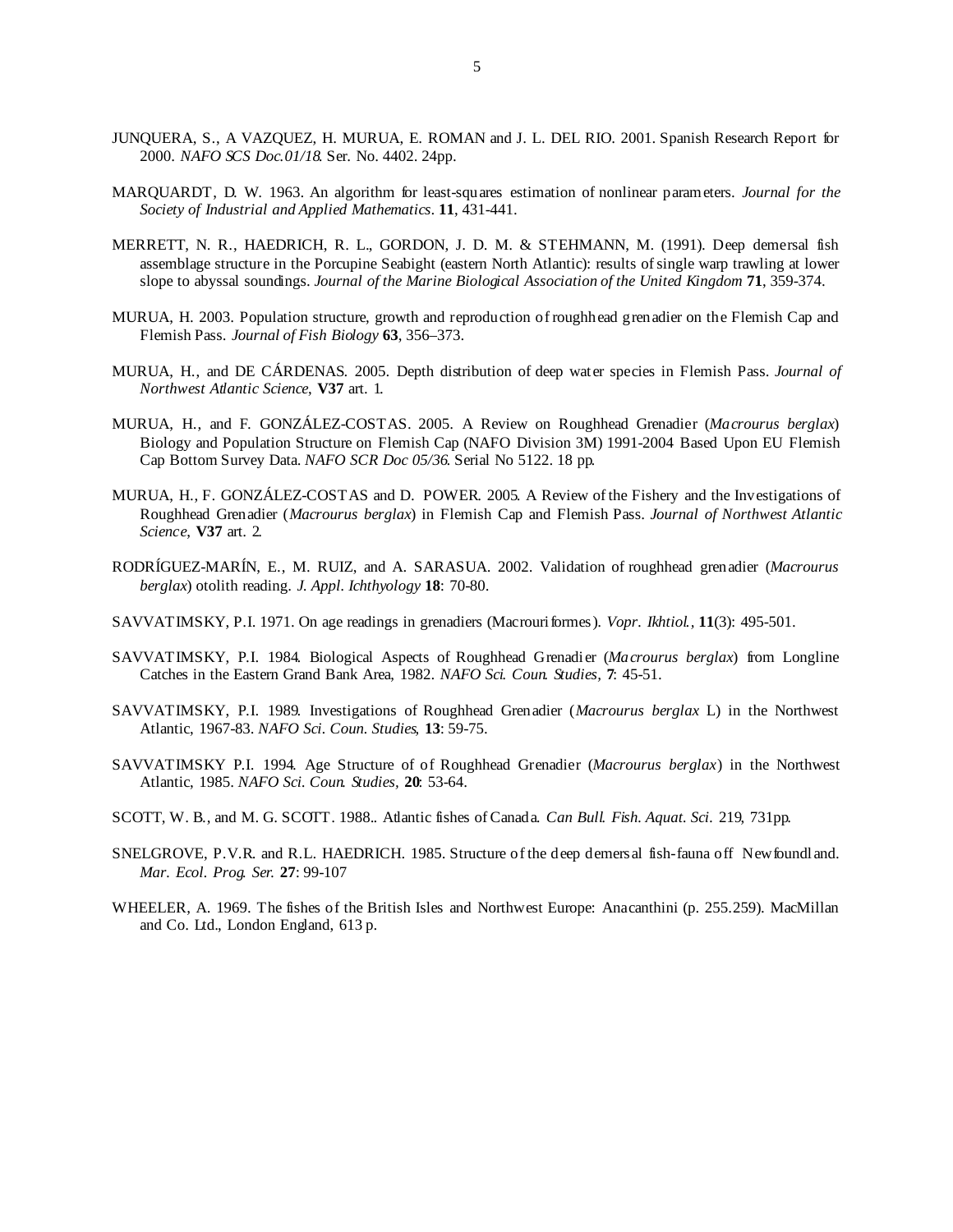|               |           |              |       |       |       |       |             |                             |       | Biomass estimated by the swept area meted (tons) |       |       |       |       |       |                |
|---------------|-----------|--------------|-------|-------|-------|-------|-------------|-----------------------------|-------|--------------------------------------------------|-------|-------|-------|-------|-------|----------------|
| Strata        | Depth (m) | 91           | 92    | 93    | 94    | 95    | 96          | 97                          | 98    | 99                                               | 2000  | 2001  | 2002  | 2003  | 2004  | 2005           |
| $1 - 6$       | 125-252   |              |       |       |       | 8     | $2\sqrt{2}$ |                             |       |                                                  |       |       |       | 9     | 10    |                |
| $\tau$        | 253-360   |              |       |       |       |       |             |                             |       |                                                  | 3     |       |       |       | 10    |                |
| 8             | 253-360   | $\mathbf{1}$ |       |       |       |       | 11          | $\ensuremath{\mathfrak{Z}}$ |       | $\tau$                                           |       | 16    | 2     | 13    | 28    | 65             |
| 9             | 253-360   | 5            | 28    | 21    | 3     | 21    | 153         | 18                          | 40    | 45                                               | 29    | 29    |       | 30    | 282   | 82             |
| 10            | 253-360   |              |       |       |       |       | 6           | $\mathbf{1}$                |       | 18                                               | 68    | 18    |       |       | 48    | 38             |
| 11            | 253-360   |              |       |       |       |       |             |                             |       | 3                                                | 8     | 6     |       |       | 3     | $\overline{2}$ |
| 12            | 261-540   | 108          | 100   | 413   | 55    | 126   | 46          | 137                         | 55    | 191                                              | 81    | 236   | 154   | 165   | 292   | 207            |
| 13            | 261-540   | 18           | 60    | 18    | 32    | 75    | 5           | 18                          | 78    | 92                                               | 50    | 116   | 121   | 123   | 299   | 94             |
| 14            | 261-540   | 85           | 139   |       | 73    | 67    | 270         | 77                          | 194   | 135                                              | 103   | 292   | 124   | 346   | 877   | 379            |
| 15            | 261-540   | 64           | 52    | 321   | 82    | 180   | 84          | 69                          | 101   | 72                                               | 103   | 60    | 16    | 87    | 259   | 16             |
| 16            | 541-720   | 229          | 432   | 1333  | 523   | 256   | 397         | 211                         | 405   | 150                                              | 225   | 338   | 272   | 352   | 594   | 426            |
| 17            | 541-720   | 180          | 123   |       | 98    | 129   | 27          | 116                         | 204   | 96                                               | 67    | 370   | 380   | 101   | 244   | 124            |
| 18            | 541-720   | 356          | 215   |       | 756   | 414   | 154         | 224                         | 189   | 313                                              | 219   | 383   | 27    | 877   | 423   | 588            |
| 19            | 541-720   | 289          | 429   | 915   | 352   | 282   | 187         | 322                         | 424   | 129                                              | 92    | 216   | 116   | 245   | 228   | 366            |
| <b>TOTAL</b>  |           | 1335         | 1577  | 3021  | 1975  | 1558  | 1362        | 1197                        | 1691  | 1250                                             | 1047  | 2079  | 1211  | 2348  | 3597  | 2387           |
| Error biomass |           | 250          | 270   | 487   | 169   | 223   | 277         | 169                         | 243   | 338                                              | 196   | 284   | 176   | 611   | 362   | 281            |
| Mean AFL (cm) |           | 16.35        | 15.82 | 15.84 | 16.62 | 15.25 | 15.76       | 16.01                       | 15.61 | 16.34                                            | 16.48 | 16.55 | 16.10 | 12.00 | 13.32 | 14.89          |

**Table 1.** Total biomass of roughhead grenadier estimated by the swept area method by strata during the EU bottom survey (1991-2005); biomass series transformed to Vizconde de Eza equivalents from 1988-2002.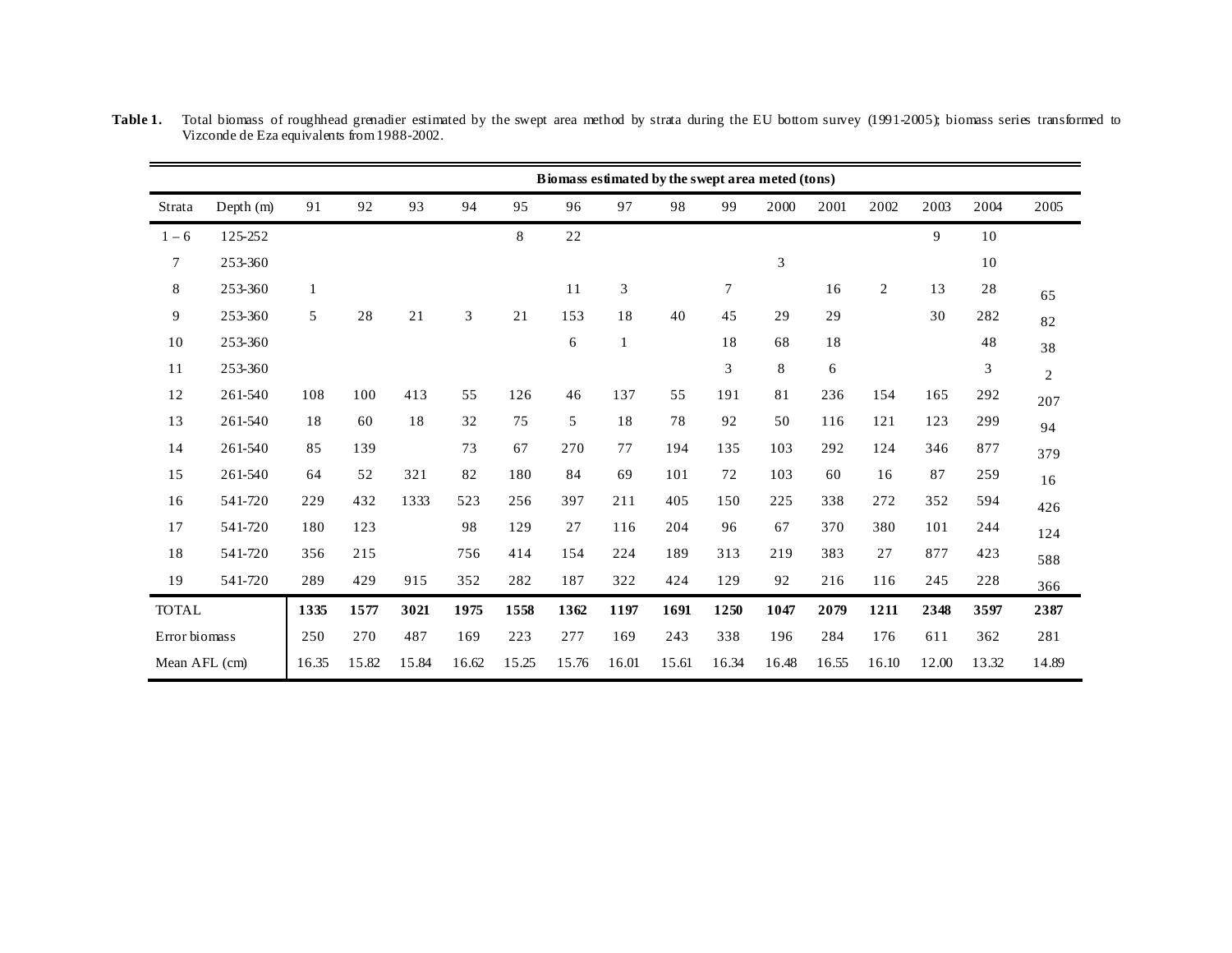|         |                  |                                  | Average weight per trawl (Kg.) |      |           |       |       |       |       |       |      |       |       |       |       |       |       |
|---------|------------------|----------------------------------|--------------------------------|------|-----------|-------|-------|-------|-------|-------|------|-------|-------|-------|-------|-------|-------|
| Strata  | Area             | Depth $(m)$                      | 91                             | 92   | 93        | 94    | 95    | 96    | 97    | 98    | 99   | 2000  | 2001  | 2002  | 2003  | 2004  | 2005  |
| $1 - 6$ | 467              | 125-252                          |                                |      |           |       | 0.13  | 0.58  |       |       |      |       |       |       | 0.34  | 0.19  |       |
| 7       | 108              | 253-360                          |                                |      |           |       |       |       |       |       |      |       |       |       | 0.04  |       |       |
| 8       | 82               | 253-360                          |                                | 0.20 |           | 0.02  |       |       |       |       | 0.22 | 0.05  |       | 0.14  |       | 0.32  | 0.03  |
| 9       | 34               | 253-360                          | 1.97                           | 0.18 |           | 0.21  | 1.16  | 0.88  | 0.14  | 0.88  | 6.39 | 0.77  | 1.69  | 1.90  | 1.23  | 1.23  |       |
| 10      | 128              | 253-360                          | 0.01                           |      |           |       |       |       |       |       | 0.08 | 0.01  |       | 0.24  | 0.94  | 0.24  |       |
| 11      | 107              | 253-360                          |                                |      |           |       |       |       |       |       |      |       |       | 0.04  | 0.12  | 0.10  |       |
| 12      | 90               | 261-540                          | 2.19                           | 2.03 | 0.77      | 2.12  | 1.96  | 8.08  | 1.07  | 2.47  | 0.91 | 2.68  | 1.09  | 3.74  | 1.58  | 4.63  | 3.01  |
| 13      | 31               | 261-540                          | 1.11                           | 3.37 | 0.93      | 0.93  | 3.15  | 0.97  | 1.68  | 3.94  | 0.27 | 0.97  | 4.12  | 4.83  | 2.66  | 6.11  | 6.38  |
| 14      | 72               | 261-540                          | 4.36                           | 3.15 | 2.33      | 1.85  | 3.02  |       | 1.59  | 1.47  | 5.88 | 1.69  | 4.23  | 2.95  | 2.25  | 6.36  | 2.69  |
| 15      | 85               | 261-540                          | 1.81                           | 0.10 | 0.58      | 1.26  | 1.03  | 6.33  | 1.62  | 3.54  | 1.66 | 1.36  | 1.99  | 1.42  | 2.02  | 1.18  | 0.31  |
| 16      | 82               | 541-720                          | 7.22                           | 2.91 | 4.38      | 4.75  | 8.94  | 27.60 | 10.82 | 5.31  | 8.21 | 4.37  | 8.39  | 3.11  | 4.66  | 6.99  | 5.64  |
| 17      | 23               | 541-720                          | 8.12                           | 2.71 | 1.89      | 10.93 | 7.46  |       | 5.98  | 7.81  | 1.63 | 7.05  | 12.41 | 5.82  | 4.09  | 22.47 | 23.08 |
| 18      | 22               | 541-720                          | 19.44                          | 7.98 | 8.93      | 22.22 | 13.45 |       | 47.28 | 25.84 | 9.61 | 14.03 | 11.82 | 19.54 | 13.66 | 23.95 | 1.68  |
| 19      | 54               | 541-720                          | 23.55                          | 7.19 | 8.66      | 9.17  | 13.59 | 29.02 | 11.16 | 8.95  | 5.94 | 10.21 | 13.43 | 4.08  | 2.90  | 6.85  | 3.68  |
|         |                  | Weighted averaged per trawl (Kg) | 1.66                           |      | 1.96 3.76 | 2.46  | 1.94  | 1.69  | 1.49  | 2.10  | 1.56 | 1.31  | 2.58  | 1.50  | 2.92  | 4.47  | 2.97  |
|         | S.D.             |                                  | 0.31                           | 0.34 | 0.61      | 0.21  | 0.28  | 0.34  | 0.21  | 0.30  | 0.42 | 0.24  | 0.35  | 0.22  | 0.76  | 0.45  | 0.35  |
|         | N° of valid tows |                                  | 117                            | 117  | 101       | 116   | 121   | 117   | 117   | 119   | 117  | 120   | 120   | 120   | 114   | 124   | 117   |

**Table 2.** Mean catch per trawl by strata and whole bank (1991-2005); series transformed to Vizconde de Eza equivalents.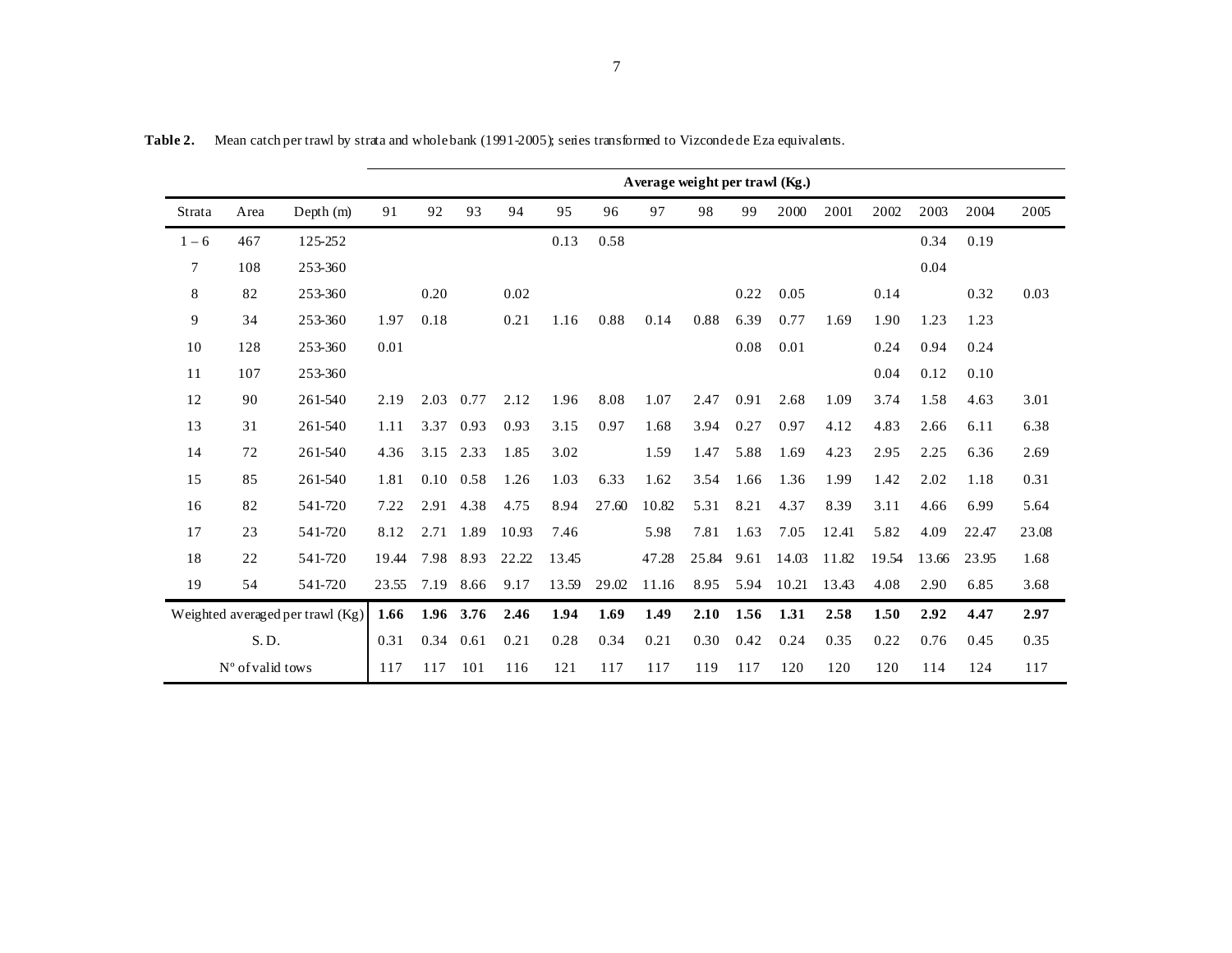| AFL (cm)         | 91             | 92     | 93             | 94         | 95               | 96                          | 97             | 98         | 99                                                                                        | 00   | 01     | 02         | 03      | 04                        | 05               |
|------------------|----------------|--------|----------------|------------|------------------|-----------------------------|----------------|------------|-------------------------------------------------------------------------------------------|------|--------|------------|---------|---------------------------|------------------|
| $\mathbf{1}$     |                | $\tau$ | $\mathfrak{Z}$ |            |                  |                             |                |            |                                                                                           |      |        |            |         |                           |                  |
| $\boldsymbol{2}$ |                | 13     |                |            |                  |                             |                |            |                                                                                           |      |        |            | 99      | 21                        | $10\,$           |
| 3                | $\overline{4}$ | 16     |                |            |                  | $\boldsymbol{\mathfrak{Z}}$ | $\mathfrak{Z}$ | 48         | 9                                                                                         | 3    | 65     | 40         | 369     | 294                       | 120              |
| 4                | $\sqrt{6}$     | 57     | 42             |            | 16               | 26                          | 15             | 14         | $\,8\,$                                                                                   | 15   | $12\,$ | 16         | 119     | 59                        | 51               |
| 5                | 16             | 232    | 200            | 28         | 24               | 127                         | 9              | 53         | 15                                                                                        | 42   | 133    | 118        | 1220    | 566                       | 139              |
| 6                | 26             | 73     | 77             | 22         | 31               | 45                          | 36             | 44         | 16                                                                                        | 35   | 56     | 59         | 881     | 481                       | 95               |
| 7                | 69             | 121    | 380            | 53         | 46               | 25                          | 87             | 45         | 14                                                                                        | 31   | 65     | 90         | 437     | 705                       | 134              |
| 8                | 25             | 64     | 184            | 154        | 61               | 51                          | 86             | 57         | 20                                                                                        | 34   | 133    | 99         | 506     | 1576                      | 167              |
| 9                | 43             | 45     | 98             | 96         | 126              | 45                          | 71             | 194        | 33                                                                                        | 63   | 71     | 60         | 319     | 495                       | 441              |
| 10               | 45             | 46     | 167            | 237        | 325              | 116                         | 92             | 173        | 92                                                                                        | 28   | 57     | 23         | 520     | 493                       | 542              |
| 11               | 111            | 63     | 146            | 207        | 289              | 123                         | 32             | 121        | 209                                                                                       | 89   | 98     | 48         | 321     | 420                       | 282              |
| 12               | 248            | 69     | 190            | 125        | 521              | 171                         | 176            | 157        | 105                                                                                       | 110  | 139    | 54         | 337     | 631                       | 284              |
| 13               | 291            | 128    | 168            | 107        | 267              | 271                         | 198            | 220        | 144                                                                                       | 152  | 168    | 87         | 332     | 584                       | 288              |
| 14               | 312            | 334    | 288            | 269        | 128              | 323                         | 396            | 495        | 193                                                                                       | 177  | 399    | 177        | 393     | 635                       | 329              |
| 15               | 231            | 374    | 513            | 243        | 176              | 217                         | 310            | 563        | 321                                                                                       | 129  | 404    | 199        | 611     | 592                       | 351              |
| 16               | 238            | 312    | 790            | 212        | 253              | 306                         | 197            | 462        | 428                                                                                       | 290  | 430    | 283        | 666     | 697                       | 315              |
| 17               | 280            | 219    | 610            | 408        | 294              | 233                         | $82\,$         | 314        | 363                                                                                       | 279  | 367    | 235        | 511     | 746                       | 309              |
| 18               | 311            | 221    | 499            | 429        | 348              | 222                         | 111            | 171        | 290                                                                                       | 196  | 468    | 194        | 583     | 696                       | 518              |
| 19               | 223            | 147    | 349            | 341        | 310              | 238                         | 120            | 158        | 150                                                                                       | 171  | 336    | 206        | 359     | 519                       | 443              |
| $20\,$           | 190            | 199    | 251            | 192        | 201              | 209                         | 109            | 117        | 106                                                                                       | 111  | 269    | 156        | 225     | 376                       | 277              |
| 21               | $72\,$         | 106    | 195            | 129        | 108              | $8\,$                       | 79             | 106        | 95                                                                                        | 79   | 158    | 136        | 180     | 266                       | 187              |
| $\bf{22}$        | 68             | 77     | 133            | 78         | 53               | 78                          | 83             | 115        | 35                                                                                        | 67   | 70     | 77         | 111     | 202                       | 123              |
| 23               | 38             | 71     | 168            | 55         | 12               | 24                          | 61             | 37         | 41                                                                                        | 28   | 60     | 54         | 121     | 143                       | 76               |
| 24               | 26             | 33     | 66             | 57         | 19               | 36                          | 61             | 64         | 24                                                                                        | 30   | 65     | 23         | 20      | 115                       | 83               |
| 25               |                | 33     | 35             | 56         | 19               | 16                          | 33             | 50         | 29                                                                                        | 28   | 79     | $27\,$     | 10      | 85                        | $70\,$           |
| 26               | 18             | 59     | 54             | 33         | 13               | 23                          | 39             | 28         | $\mathbf{0}$                                                                              | 28   | 35     | 18         | $\,8\,$ | 72                        | 60               |
| $\bf 27$         | 14             | 28     | 21             | 19         | 20               | 16                          | 39             | 17         | $\tau$                                                                                    | 6    | 37     | 28         | 14      | 31                        | $2\sqrt{8}$      |
| 28               | 21             | 28     | 40             | $\sqrt{6}$ | $\overline{9}$   | $\sqrt{6}$                  | 16             | 5          | 11                                                                                        | 10   | 48     | $\sqrt{6}$ |         | $2\sqrt{8}$               | $\,8\,$          |
| 29               | 14             | 20     | 40             | 36         | $\boldsymbol{0}$ | $\boldsymbol{0}$            | 11             | 17         | 6                                                                                         | 5    | 12     | 23         |         | 10                        | 20               |
| 30               | 14             | 41     | 12             | 14         | 6                | 6                           | 0              | 13         | 19                                                                                        | 5    | 34     | 6          |         | 19                        | 18               |
| 31               |                | 9      |                | 24         | $\overline{4}$   | 5                           | 5              |            |                                                                                           | 5    | 12     |            |         | 19                        | $\boldsymbol{0}$ |
| 32               |                | 13     |                | 8          | 5                | $1\,1$                      | 6              |            |                                                                                           |      | 6      |            |         |                           |                  |
| 33               | 6              |        |                |            |                  |                             |                |            |                                                                                           |      |        | 5          |         | 9                         |                  |
| 34               | 7              |        |                |            |                  |                             |                | $\sqrt{5}$ |                                                                                           | 6    |        | 6          | $\bf 8$ |                           |                  |
| 35               |                |        |                |            |                  |                             |                |            |                                                                                           | 5    |        |            |         |                           |                  |
| 36               |                | 6      |                | 8          |                  |                             |                |            |                                                                                           |      |        |            |         |                           |                  |
| <b>Total</b>     | 2966           | 3265   | 5718           | 3647       | 3684             | 3060                        | 2565           | 3862       | 2784                                                                                      | 2259 |        |            |         | 4288 2550 9277 11585 5767 |                  |
| Mean AFL<br>(cm) |                |        |                |            |                  |                             |                |            | 16.35 15.82 15.84 16.62 15.25 15.76 16.01 15.61 16.34 16.48 16.55 16.10 12.00 13.32 14.89 |      |        |            |         |                           |                  |

**Table 3.** Roughhead grenadier length distribution and mean AFL (,000) for each year of the 1991-2005 period (transformed series to Vizconde de Eza equivalents).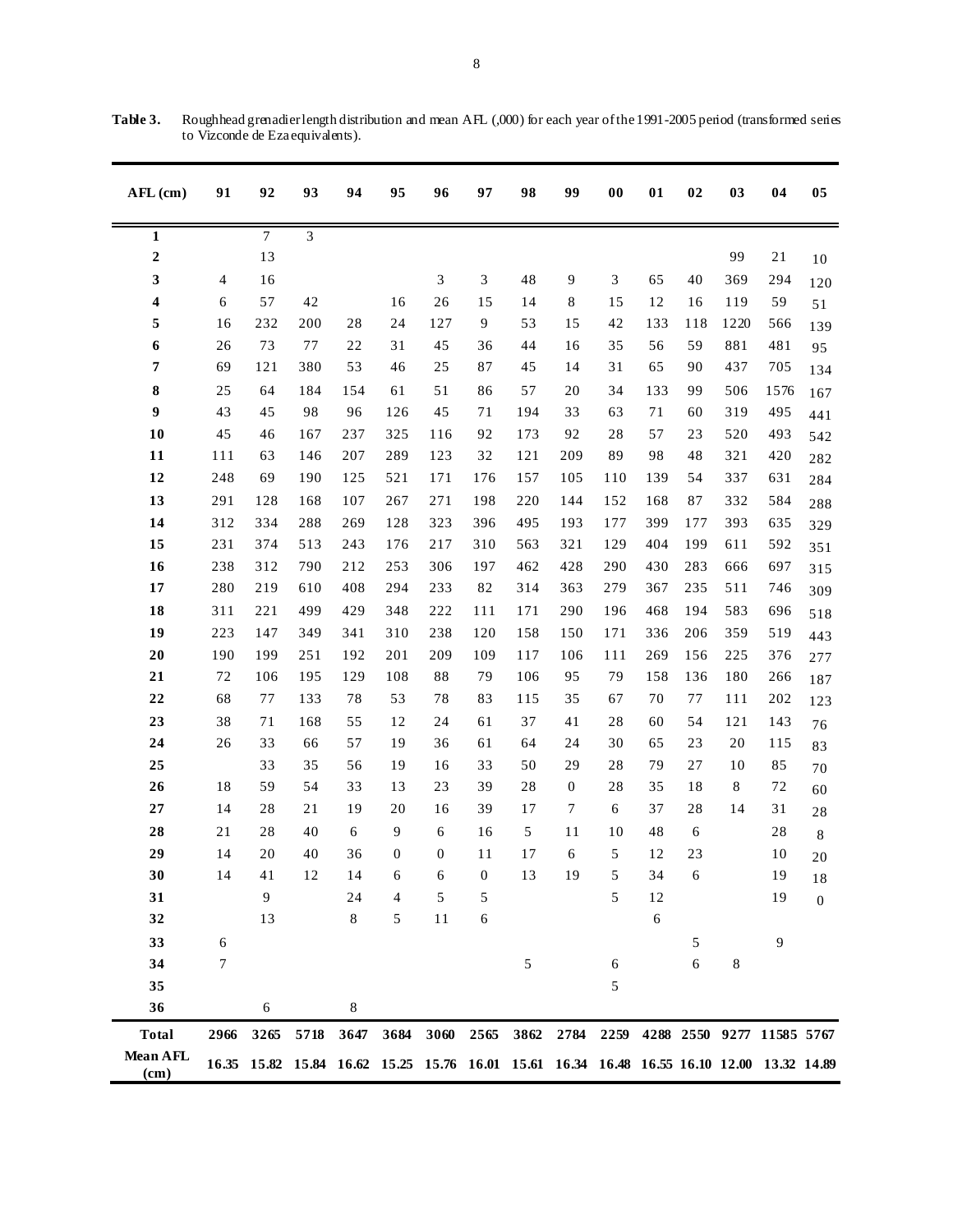|                  |                |                |                |                         |                |                |                |                             | <b>Males</b>     |                |    |    |                |                |              |    |                  |
|------------------|----------------|----------------|----------------|-------------------------|----------------|----------------|----------------|-----------------------------|------------------|----------------|----|----|----------------|----------------|--------------|----|------------------|
| AFL(cm)/age      | $\mathbf{1}$   | $\mathbf{2}$   | $\mathbf{3}$   | $\overline{\mathbf{4}}$ | 5 <sup>5</sup> | 6              | 7 <sup>7</sup> | $\bf{8}$                    | $\boldsymbol{9}$ | 10             | 11 | 12 | 13             | 14             | 15           | 18 | Total            |
| $\mathbf{3}$     | $\mathbf{1}$   | $\mathbf{1}$   |                |                         |                |                |                |                             |                  |                |    |    |                |                |              |    | $\boldsymbol{2}$ |
| 4                | 1              | 5              |                |                         |                |                |                |                             |                  |                |    |    |                |                |              |    | 6                |
| 5                |                | 10             |                |                         |                |                |                |                             |                  |                |    |    |                |                |              |    | 10               |
| 6                |                | $\mathfrak{Z}$ | $\overline{7}$ |                         |                |                |                |                             |                  |                |    |    |                |                |              |    | 10               |
| 7                |                | $\overline{4}$ | 6              |                         |                |                |                |                             |                  |                |    |    |                |                |              |    | 10               |
| 8                |                |                | $\overline{4}$ | 5                       |                |                |                |                             |                  |                |    |    |                |                |              |    | 9                |
| $\boldsymbol{9}$ |                |                | 3              | 4                       | $\mathfrak{Z}$ |                |                |                             |                  |                |    |    |                |                |              |    | 10               |
| ${\bf 10}$       |                |                | 1              | 6                       | 3              |                |                |                             |                  |                |    |    |                |                |              |    | 10               |
| 11               |                |                |                | $\sqrt{2}$              | 4              | 4              |                |                             |                  |                |    |    |                |                |              |    | 10               |
| $\bf{12}$        |                |                |                |                         | $\mathfrak{Z}$ | 7              |                |                             |                  |                |    |    |                |                |              |    | 10               |
| 13               |                |                |                |                         | $\overline{2}$ | $\overline{7}$ |                |                             |                  |                |    |    |                |                |              |    | 10               |
| 14               |                |                |                |                         |                | $\overline{c}$ | $\overline{7}$ |                             |                  |                |    |    |                |                |              |    | 10               |
| 15               |                |                |                |                         |                | 1              | $\sqrt{5}$     | $\ensuremath{\mathfrak{Z}}$ |                  |                |    |    |                |                |              |    | $10$             |
| ${\bf 16}$       |                |                |                |                         |                |                | $\overline{c}$ | $\overline{7}$              |                  |                |    |    |                |                |              |    | 10               |
| ${\bf 17}$       |                |                |                |                         |                |                |                | $\mathfrak{Z}$              | 5                | 1              |    |    |                |                |              |    | 10               |
| ${\bf 18}$       |                |                |                |                         |                |                |                |                             | $\mathfrak{Z}$   | $\overline{4}$ |    |    | $\overline{c}$ |                |              |    | 11               |
| 19               |                |                |                |                         |                |                |                |                             |                  | 5              |    |    | $\mathbf{1}$   | $\overline{2}$ |              |    | 10               |
| ${\bf 20}$       |                |                |                |                         |                |                |                |                             |                  | $\overline{c}$ | 5  |    |                |                |              |    | 9                |
| $\bf 21$         |                |                |                |                         |                |                |                |                             |                  |                |    |    | $\sqrt{3}$     |                |              |    | 10               |
| $\bf 22$         |                |                |                |                         |                |                |                |                             |                  |                |    | 4  | $\mathfrak{Z}$ |                |              |    | 9                |
| 23               |                |                |                |                         |                |                |                |                             |                  |                |    |    | $\sqrt{2}$     | 3              |              |    | 6                |
| ${\bf 24}$       |                |                |                |                         |                |                |                |                             |                  |                |    |    | $\mathbf{1}$   |                |              |    | $\boldsymbol{2}$ |
| 25               |                |                |                |                         |                |                |                |                             |                  |                |    |    |                |                |              |    | $\boldsymbol{2}$ |
| ${\bf 28}$       |                |                |                |                         |                |                |                |                             |                  |                |    |    |                |                |              |    | $\mathbf{2}$     |
| 29               |                |                |                |                         |                |                |                |                             |                  |                |    |    |                |                |              |    | $\mathbf{2}$     |
| <b>Total</b>     | $\overline{2}$ | 23             | 21             | 17                      | 15             | 21             | 15             | 14                          | 11               | 13             | 10 | 10 | 13             | 13             | $\mathbf{1}$ | 1  | 200              |

**Table 4.** Age-Length key for roughhead grenadier gathered in Flemish Cap 2005.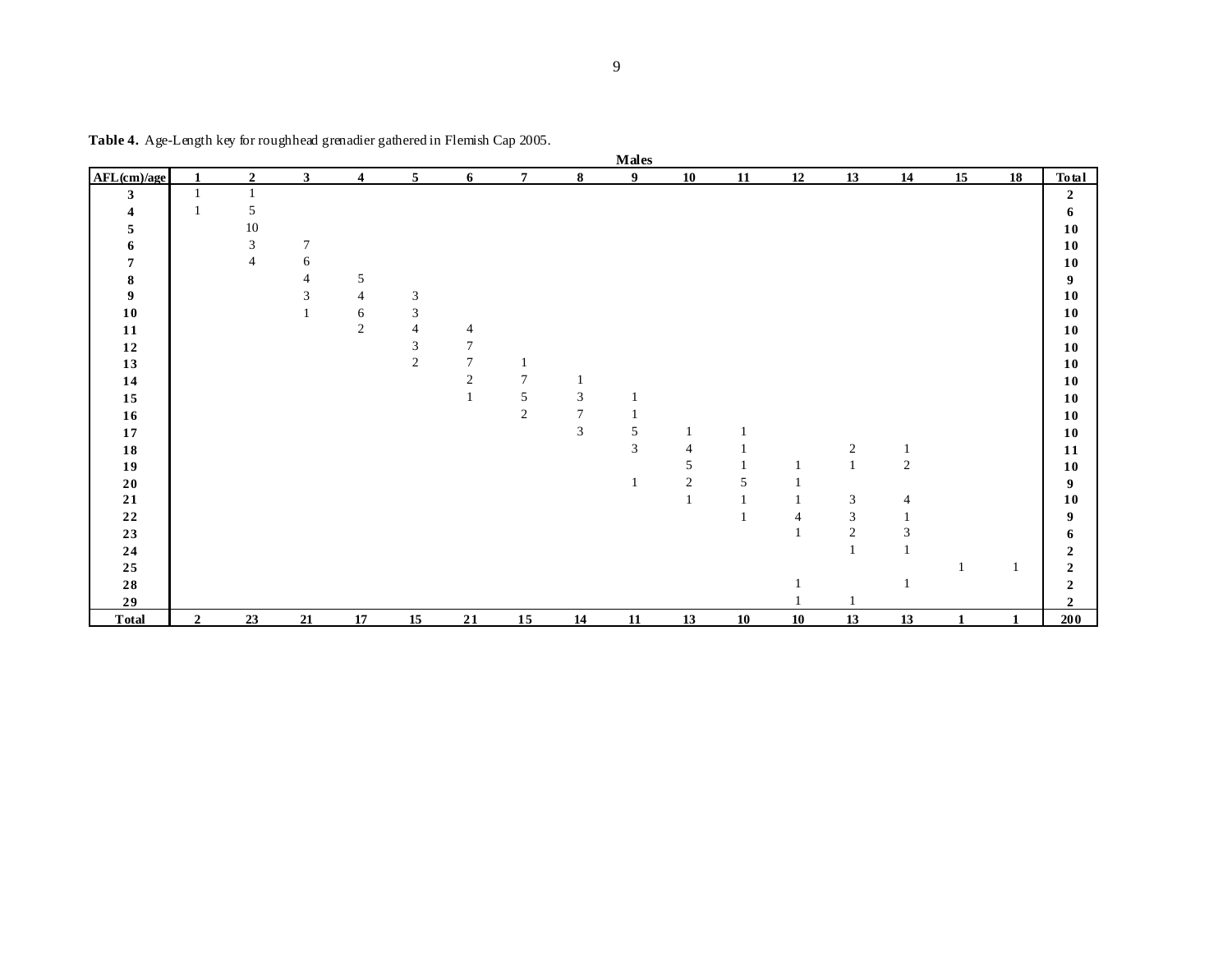|                  |                |                  |                             |                |                 |                |                |                |                         |                |                | <b>Females</b> |                |                                       |                     |                             |                              |                              |                                            |                |                         |                              |                         |
|------------------|----------------|------------------|-----------------------------|----------------|-----------------|----------------|----------------|----------------|-------------------------|----------------|----------------|----------------|----------------|---------------------------------------|---------------------|-----------------------------|------------------------------|------------------------------|--------------------------------------------|----------------|-------------------------|------------------------------|-------------------------|
| AFL(cm)/age      | $\overline{2}$ | $\mathbf{3}$     | $\overline{\mathbf{4}}$     | 5 <sup>1</sup> | $6\overline{6}$ | $\overline{7}$ | 8              | 9 <sup>1</sup> | 10                      | 11             | 12             | 13             | 14             | 15                                    | 16                  | 17                          | 18                           | 19                           | 20                                         | 21             | 22                      | 23                           | Total                   |
| 4                | $\sqrt{4}$     |                  |                             |                |                 |                |                |                |                         |                |                |                |                |                                       |                     |                             |                              |                              |                                            |                |                         |                              | $\overline{\mathbf{4}}$ |
| 5                | $\sqrt{6}$     |                  |                             |                |                 |                |                |                |                         |                |                |                |                |                                       |                     |                             |                              |                              |                                            |                |                         |                              | 6                       |
| 6                | $\sqrt{2}$     | $\,8\,$          |                             |                |                 |                |                |                |                         |                |                |                |                |                                       |                     |                             |                              |                              |                                            |                |                         |                              | 10                      |
| 7                | $\mathbf 1$    | $\boldsymbol{9}$ |                             |                |                 |                |                |                |                         |                |                |                |                |                                       |                     |                             |                              |                              |                                            |                |                         |                              | ${\bf 10}$              |
| 8                |                | $\boldsymbol{7}$ | $\ensuremath{\mathfrak{Z}}$ |                |                 |                |                |                |                         |                |                |                |                |                                       |                     |                             |                              |                              |                                            |                |                         |                              | 10                      |
| $\boldsymbol{9}$ |                | $\mathbf{1}$     | $\,8\,$                     | $\mathbf{1}$   |                 |                |                |                |                         |                |                |                |                |                                       |                     |                             |                              |                              |                                            |                |                         |                              | 10                      |
| 10               |                |                  | $\sqrt{5}$                  | $\sqrt{5}$     |                 |                |                |                |                         |                |                |                |                |                                       |                     |                             |                              |                              |                                            |                |                         |                              | 10                      |
| ${\bf 11}$       |                |                  | $\sqrt{6}$                  | $\overline{2}$ | $\sqrt{2}$      |                |                |                |                         |                |                |                |                |                                       |                     |                             |                              |                              |                                            |                |                         |                              | 10                      |
| $12\,$           |                |                  |                             | $\sqrt{6}$     | $\overline{4}$  |                |                |                |                         |                |                |                |                |                                       |                     |                             |                              |                              |                                            |                |                         |                              | 10                      |
| 13               |                |                  |                             | $\sqrt{3}$     | $\overline{4}$  | $\sqrt{3}$     |                |                |                         |                |                |                |                |                                       |                     |                             |                              |                              |                                            |                |                         |                              | 10                      |
| $14\,$           |                |                  |                             | $\mathbf 2$    | $\mathbf{1}$    | $\sqrt{6}$     | $\mathbf{1}$   |                |                         |                |                |                |                |                                       |                     |                             |                              |                              |                                            |                |                         |                              | 10                      |
| $15\,$           |                |                  |                             |                | 5               | $\mathfrak{Z}$ | $\sqrt{2}$     |                |                         |                |                |                |                |                                       |                     |                             |                              |                              |                                            |                |                         |                              | 10                      |
| 16               |                |                  |                             |                |                 | $\overline{3}$ | $\sqrt{5}$     |                | $\mathbf{1}$            |                |                |                |                |                                       |                     |                             |                              |                              |                                            |                |                         |                              | $\boldsymbol{9}$        |
| $17\,$           |                |                  |                             |                |                 |                | $\,8\,$        | $\sqrt{2}$     |                         |                |                |                |                |                                       |                     |                             |                              |                              |                                            |                |                         |                              | 10                      |
| ${\bf 18}$       |                |                  |                             |                |                 |                | $\overline{4}$ | $\overline{3}$ | $\sqrt{2}$              | $\mathbf{1}$   |                |                |                |                                       |                     |                             |                              |                              |                                            |                |                         |                              | 10                      |
| 19               |                |                  |                             |                |                 |                | 1              | $\sqrt{3}$     | $\overline{4}$          | $\sqrt{2}$     |                |                |                |                                       |                     |                             |                              |                              |                                            |                |                         |                              | 10                      |
| ${\bf 20}$       |                |                  |                             |                |                 |                |                | $\mathbf{1}$   | $\sqrt{5}$              | $\mathfrak{Z}$ |                | $\mathbf{1}$   |                |                                       |                     |                             |                              |                              |                                            |                |                         |                              | 10                      |
| ${\bf 21}$       |                |                  |                             |                |                 |                |                |                | $\overline{\mathbf{4}}$ | $\sqrt{2}$     | $\overline{4}$ |                |                |                                       |                     |                             |                              |                              |                                            |                |                         |                              | 10                      |
| $22\,$           |                |                  |                             |                |                 |                |                |                | 3                       | $\overline{4}$ | $\sqrt{2}$     |                | -1             |                                       |                     |                             |                              |                              |                                            |                |                         |                              | 10                      |
| 23               |                |                  |                             |                |                 |                |                |                | $\mathbf{1}$            | $\mathfrak{Z}$ | $\mathbf{1}$   | $\overline{4}$ | $\mathbf{1}$   |                                       |                     |                             |                              |                              |                                            |                |                         |                              | 10                      |
| 24               |                |                  |                             |                |                 |                |                |                |                         |                | $\overline{4}$ | $\overline{4}$ | $\sqrt{2}$     |                                       |                     |                             |                              |                              |                                            |                |                         |                              | 10                      |
| 25               |                |                  |                             |                |                 |                |                |                |                         | $\sqrt{2}$     | $\mathbf{1}$   | $\overline{4}$ | $\overline{3}$ |                                       |                     |                             |                              |                              |                                            |                |                         |                              | ${\bf 10}$              |
| 26               |                |                  |                             |                |                 |                |                |                |                         |                |                | $\mathfrak{Z}$ | $\overline{4}$ | $\mathbf{1}$                          |                     | $\sqrt{2}$                  |                              |                              |                                            |                |                         |                              | 10                      |
| $27\,$           |                |                  |                             |                |                 |                |                |                |                         |                |                | $\mathfrak{Z}$ | 5              | $\overline{c}$                        |                     |                             |                              |                              |                                            |                |                         |                              | 10                      |
| 28               |                |                  |                             |                |                 |                |                |                |                         |                |                |                | $\overline{4}$ | $\begin{array}{c} 2 \\ 2 \end{array}$ |                     | $\ensuremath{\mathfrak{Z}}$ | $\mathbf{1}$                 |                              |                                            |                |                         |                              | 10                      |
| 29               |                |                  |                             |                |                 |                |                |                |                         |                |                | $\sqrt{2}$     |                |                                       | $\overline{c}$      | $\mathbf{1}$                | $\sqrt{2}$                   |                              | 1                                          |                |                         |                              | ${\bf 10}$              |
| 30               |                |                  |                             |                |                 |                |                |                |                         |                |                |                |                | $\mathfrak{Z}$<br>$\mathbf{1}$        | $\overline{4}$      | $\mathbf{1}$                |                              |                              | $1\,$                                      | 1              |                         |                              | 10                      |
| 31<br>32         |                |                  |                             |                |                 |                |                |                |                         |                |                |                |                | $\mathbf{1}$                          | $\sqrt{2}$<br>$1\,$ | $\ensuremath{\mathfrak{Z}}$ | $\sqrt{2}$<br>$\mathfrak{Z}$ | $\sqrt{2}$<br>$\mathfrak{Z}$ |                                            |                |                         |                              | ${\bf 10}$<br>10        |
| 33               |                |                  |                             |                |                 |                |                |                |                         |                |                |                |                |                                       |                     | $\mathbf{1}$                | $\mathfrak{Z}$               | $\mathfrak{Z}$               |                                            |                |                         | $\mathbf{1}$<br>$\mathbf{1}$ | 10                      |
| 34               |                |                  |                             |                |                 |                |                |                |                         |                |                |                |                |                                       |                     | $\mathbf{1}$<br>$\sqrt{2}$  | $\sqrt{2}$                   | $\mathfrak{Z}$               | $\begin{smallmatrix}2\\2\end{smallmatrix}$ |                |                         |                              | 10                      |
| 35               |                |                  |                             |                |                 |                |                |                |                         |                |                |                |                |                                       | $\mathbf{1}$        | $\,1\,$                     | $\overline{c}$               | $1\,$                        | $\sqrt{2}$                                 |                | $\mathbf{1}$            | $\mathbf{1}$                 | ${\bf 8}$               |
| 36               |                |                  |                             |                |                 |                |                |                |                         |                |                |                |                |                                       |                     | $\mathbf{1}$                |                              | $\sqrt{2}$                   |                                            |                |                         |                              | $\mathbf{3}$            |
| 37               |                |                  |                             |                |                 |                |                |                |                         |                |                |                |                |                                       |                     |                             |                              |                              | $\,1\,$                                    | $\mathbf{1}$   | $\mathbf{1}$            |                              | $\mathbf{3}$            |
| 38               |                |                  |                             |                |                 |                |                |                |                         |                |                |                |                |                                       |                     |                             |                              |                              |                                            |                | 1                       |                              | $\mathbf{1}$            |
| 39               |                |                  |                             |                |                 |                |                |                |                         |                |                |                |                |                                       |                     |                             |                              |                              |                                            |                | $\mathbf{1}$            |                              | $\mathbf{1}$            |
| 40               |                |                  |                             |                |                 |                |                |                |                         |                |                |                |                |                                       |                     |                             |                              |                              |                                            |                |                         | $\mathbf{1}$                 | $\mathbf{1}$            |
| 45               |                |                  |                             |                |                 |                |                |                |                         |                |                |                |                |                                       |                     |                             |                              |                              |                                            |                |                         |                              |                         |
| <b>Total</b>     | 13             | $25\overline{)}$ | 22                          | 19             | 16              | 15             | 21             | 9              | 20                      | 17             | 12             | 21             | 20             | 12                                    | 10                  | 16                          | 15                           | 14                           | $\boldsymbol{9}$                           | $\overline{2}$ | $\overline{\mathbf{4}}$ | $\overline{5}$               | 317                     |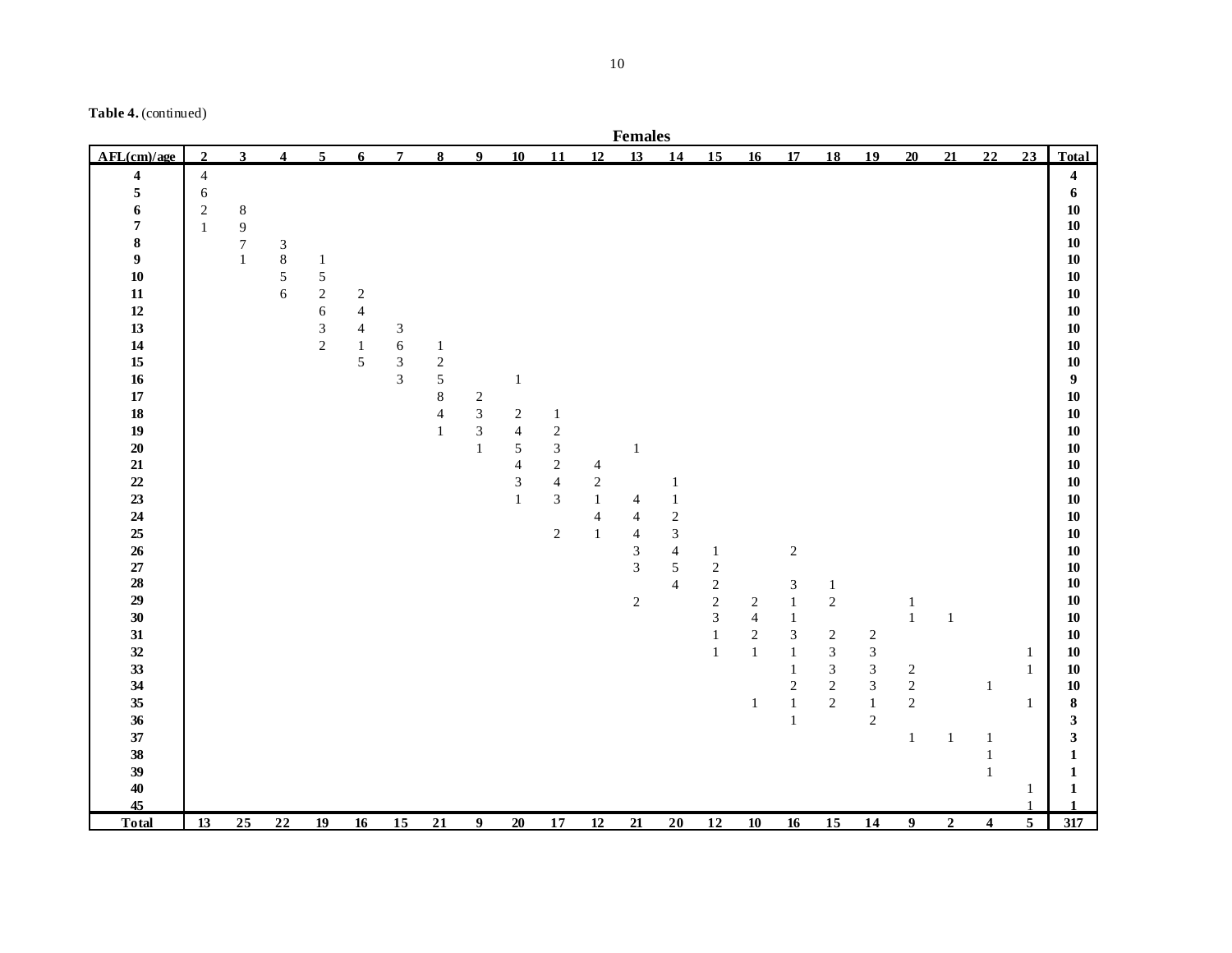|                |                | 1994         |                 |             | 1995        |             |              | 1996        |              |              | 1997        |             |              | 1998        |             |                | 1999         |             |             | 2000        |             |
|----------------|----------------|--------------|-----------------|-------------|-------------|-------------|--------------|-------------|--------------|--------------|-------------|-------------|--------------|-------------|-------------|----------------|--------------|-------------|-------------|-------------|-------------|
| Age            | M              | F            | <b>T</b> ot     | М           | F           | <b>T</b> ot | М            | F           | <b>Tot</b>   | M            | F           | <b>Tot</b>  | $\mathbf{M}$ | F           | <b>T</b> ot | М              | F            | <b>T</b> ot | M           | F           | Tot         |
| $\mathbf{1}$   | $\Omega$       | $\mathbf{0}$ | $\mathbf 0$     | $\mathbf 0$ | $\mathbf 0$ | $\mathbf 0$ | $\mathbf 0$  | $\mathbf 0$ | $\mathbf{0}$ | $\mathbf 0$  | $\mathbf 0$ | $\mathbf 0$ | 14           | 6           | 20          | 5              | $\mathbf 0$  | 5           | $\mathbf 0$ | $\mathbf 0$ | $\mathbf 0$ |
| $\overline{2}$ | $\mathbf 0$    | 12           | 12 <sup>2</sup> | 16          | 26          | 42          | 25           | 14          | 40           | 11           | 13          | 24          | 36           | 82          | 118         | 0              | 25           | 25          | 18          | 30          | 48          |
| 3              | 14             | 32           | 46              | 85          | 93          | 177         | 29           | 66          | 95           | 56           | 121         | 177         | 108          | 118         | 225         | 18             | 29           | 47          | 59          | 49          | 108         |
| 4              | 145            | 122          | 267             | 181         | 235         | 416         | 117          | 86          | 204          | 51           | 102         | 153         | 121          | 116         | 237         | 128            | 82           | 209         | 36          | 14          | 50          |
| 5              | 114            | 147          | 261             | 353         | 433         | 787         | 158          | 183         | 341          | 74           | 80          | 155         | 90           | 49          | 139         | 111            | 86           | 197         | 151         | 132         | 283         |
| 6              | 189            | 103          | 292             | 306         | 245         | 552         | 381          | 202         | 583          | 241          | 204         | 445         | 142          | 202         | 344         | 97             | 150          | 247         | 135         | 142         | 277         |
| $\overline{7}$ | 213            | 96           | 309             | 332         | 156         | 488         | 192          | 155         | 346          | 252          | 355         | 607         | 406          | 314         | 721         | 303            | 142          | 445         | 97          | 121         | 218         |
| 8              | 148            | 111          | 259             | 267         | 177         | 444         | 219          | 116         | 335          | 63           | 98          | 161         | 523          | 383         | 906         | 358            | 258          | 616         | 108         | 123         | 231         |
| <sub>9</sub>   | 98             | 124          | 222             | 117         | 139         | 256         | 144          | 69          | 213          | 73           | 85          | 158         | 115          | 135         | 250         | 248            | 174          | 422         | 226         | 114         | 339         |
| 10             | 32             | 103          | 135             | 29          | 80          | 109         | 163          | 99          | 262          | 56           | 42          | 98          | 131          | 95          | 226         | 110            | 87           | 197         | 183         | 155         | 338         |
| 11             | 0              | 88           | 88              | 6           | 28          | 35          | 179          | 75          | 254          | 56           | 95          | 151         | 81           | 54          | 135         | 69             | 41           | 109         | 18          | 55          | 72          |
| 12             | 32             | 39           | 71              | 0           | 23          | 23          | 53           | 40          | 93           | 72           | 93          | 164         | 73           | 109         | 182         | 36             | 44           | 79          | 33          | 62          | 95          |
| 13             | $\Omega$       | 36           | 36              | $\mathbf 0$ | 20          | 20          | 12           | 26          | 37           | 39           | 85          | 124         | 44           | 108         | 152         | 19             | 36           | 56          | 17          | 40          | 57          |
| 14             | 0              | 15           | 15              | $\Omega$    | 5           | 5           | $\mathbf 0$  | 33          | 33           | 5            | 37          | 42          | 25           | 51          | 76          | 26             | 35           | 61          | 22          | 33          | 55          |
| 15             | 8              | 17           | 25              | $\mathbf 0$ | 15          | 15          | $\Omega$     | 4           | 4            | $\Omega$     | 42          | 42          | $\Omega$     | 48          | 48          | $\overline{4}$ | 29           | 33          | 6           | 16          | 22          |
| 16             | $\Omega$       | 8            | 8               | $\Omega$    | $\Omega$    | $\Omega$    | $\Omega$     | 11          | 11           | 0            | 8           | 8           | $\Omega$     | 22          | 22          | $\Omega$       | 3            | 3           | 12          | 5           | 17          |
| 17             | $\Omega$       | $\Omega$     | $\Omega$        | $\Omega$    | $\Omega$    |             | $\Omega$     | 0           | 0            |              | 6           | 6           |              | 12          | 12          | O              | 0            | $\Omega$    | $\Omega$    | $\Omega$    | 0           |
| 18             | $\Omega$       | 0            |                 | $\Omega$    | 0           |             | 0            | 0           | 0            |              | 5           | 5           |              | 0           | 0           | O              | 0            | 0           | $\Omega$    | 11          | 11          |
| 19             | $\Omega$       | 0            | $\Omega$        | $\Omega$    | $\Omega$    | $\Omega$    | $\mathbf 0$  | 0           | 0            | $\Omega$     | $\Omega$    | $\Omega$    | $\Omega$     | $\Omega$    | $\mathbf 0$ | $\Omega$       | 0            | $\Omega$    | $\Omega$    | 5           | 5           |
| $20+$          | $\Omega$       | $\Omega$     | $\Omega$        | $\Omega$    | $\Omega$    | $\Omega$    | $\Omega$     | $\Omega$    | $\Omega$     | $\Omega$     | $\Omega$    | $\mathbf 0$ | $\Omega$     | $\Omega$    | $\Omega$    | $\Omega$       | $\Omega$     | $\Omega$    | $\Omega$    | $\Omega$    | $\Omega$    |
| Total          | 993            | 1054         | 2047            | 1693        | 1674        | 3367        | 1672         | 1179        | 2852         | 1051         | 1469        | 2520        | 1908         | 1903        | 3812        | 1531           | 1221         | 2752        | 1120        | 1107        | 2227        |
| Mean Age       | 6.8            | 7.8          | 6.9             | 6.2         | 6.3         | 6.1         | 7.4          | 7.3         | 7.1          | 7.4          | 7.9         | 7.6         | 7.5          | 8.0         | 7.6         | 7.8            | 8.0          | 7.8         | 7.8         | 8.2         | 7.9         |
|                |                |              |                 |             |             |             |              |             |              |              |             |             |              |             |             |                |              |             |             |             |             |
|                |                |              |                 |             |             |             |              |             |              |              |             |             |              |             |             |                |              |             |             |             |             |
|                |                | 2001         |                 |             | 2002        |             |              | 2003        |              |              | 2004        |             |              | 2005        |             |                | All          |             |             |             |             |
| <u>Age</u>     | М              | $\mathbf{F}$ | <b>Tot</b>      | M           | F           | <b>Tot</b>  | $\mathbf{M}$ | F           | <b>Tot</b>   | $\mathbf{M}$ | F           | <b>Tot</b>  | $\mathbf{M}$ | F           | <b>Tot</b>  | $\mathbf{M}$   | $\mathbf{F}$ | <b>Tot</b>  |             |             |             |
| $\mathbf{1}$   | 29             | 6            | 35              | 17          | 3           | 19          | 86           | 31          | 117          | 69           | 26          | 95          | $\mathbf 0$  | $\mathbf 0$ | $\mathbf 0$ | 219            | 71           | 290         |             |             |             |
| $\overline{2}$ | 99             | 90           | 188             | 84          | 71          | 156         | 953          | 1038        | 1991         | 181          | 205         | 386         | 118          | 52          | 170         | 1540           | 1658         | 3198        |             |             |             |
| 3              | 94             | 172          | 266             | 96          | 124         | 220         | 482          | 576         | 1058         | 1322         | 1798        | 3119        | 186          | 162         | 348         | 2547           | 3339         | 5886        |             |             |             |
|                | 42             | 77           | 119             | 14          | 43          | 57          | 305          | 367         | 672          | 406          | 604         | 1009        | 253          | 509         | 762         | 1800           | 2355         | 4155        |             |             |             |
| 5              | 124            | 159          | 283             | 62          | 46          | 108         | 281          | 336         | 617          | 379          | 498         | 877         | 229          | 399         | 628         | 2127           | 2549         | 4676        |             |             |             |
|                | 225            | 218          | 443             | 75          | 114         | 189         | 380          | 254         | 635          | 670          | 432         | 1102        | 303          | 242         | 545         | 3144           | 2509         | 5654        |             |             |             |
|                | 261            | 273          | 533             | 142         | 148         | 290         | 483          | 359         | 843          | 495          | 308         | 803         | 262          | 237         | 499         | 3437           | 2665         | 6102        |             |             |             |
| 8              | 280            | 217          | 497             | 165         | 119         | 283         | 620          | 281         | 901          | 606          | 346         | 951         | 257          | 337         | 594         | 3612           | 2565         | 6178        |             |             |             |
| 9              | 285            | 220          | 505             | 131         | 110         | 241         | 309          | 226         | 535          | 498          | 461         | 959         | 226          | 187         | 413         | 2469           | 2044         | 4513        |             |             |             |
| 10             | 294            | 369          | 663             | 118         | 148         | 266         | 255          | 220         | 475          | 519          | 374         | 893         | 248          | 331         | 579         | 2138           | 2102         | 4240        |             |             |             |
| 11             | 63             | 167          | 230             | 120         | 84          | 204         | 227          | 245         | 472          | 258          | 206         | 465         | 145          | 226         | 371         | 1224           | 1362         | 2586        |             |             |             |
| 12             | 54             | 77           | 131             | 99          | 145         | 243         | 115          | 120         | 236          | 200          | 190         | 390         | 51           | 116         | 167         | 817            | 1059         | 1876        |             |             |             |
| 13             | $\overline{7}$ | 74           | 81              | 30          | 45          | 75          | 52           | 36          | 88           | 22           | 125         | 147         | 95           | 132         | 227         | 338            | 762          | 1100        |             |             |             |
| 14             | 6              | 98           | 104             | 10          | 53          | 63          | 18           | 12          | 30           | 23           | 66          | 90          | 94           | 97          | 191         | 231            | 535          | 766         |             |             |             |
| 15             | 7              | 48           | 55              | 8           | 12          | 19          | 0            | 17          | 17           | $\mathbf{0}$ | 18          | 18          | 0            | 21          | 21          | 33             | 287          | 320         |             |             |             |
| 16             | 0              | 30           | 30              | 20          | 18          | 39          | 17           | 0           | 17           | 0            | 21          | 21          | 0            | 9           | 9           | 50             | 135          | 184         |             |             |             |
| 17             | $\Omega$       | 29           | 29              | $\Omega$    | 9           | 9           | 25           | 14          | 39           | $\Omega$     | 23          | 23          | $\Omega$     | 17          | 17          | 25             | 110          | 134         |             |             |             |
| 18             | 6              | 6            | 12              | 0           | 10          | 10          | 0            | 0           | 0            | $\Omega$     | 6           | 6           | $\Omega$     | 3           | 3           | 6              | 41           | 48          |             |             |             |
| 19             | $\Omega$       | 0            | $\Omega$        | $\mathbf 0$ | 0           | $\Omega$    | 10           | 0           | 10           | $\Omega$     | 6           | 6           | $\Omega$     | 0           | $\mathbf 0$ | 10             | 11           | 20          |             |             |             |
| $20+$          |                | 6            | 6               | $\Omega$    |             |             | $\Omega$     |             | 8            | $\Omega$     | 3           | 3           | $\mathbf 0$  | 4           |             | $\Omega$       | 26           | 26          |             |             |             |
| Total          | 1876           | 2335         | 4211            | 1191        | 1306        | 2497        | 4617         | 4141        | 8758         | 5648         | 5715        | 11363       | 2466         | 3080        | 5546        | 25766          | 26185        | 51951       |             |             |             |

**Table 5.** Roughhead grenadier age composition (,000) in Flemish Cap 1994-2005.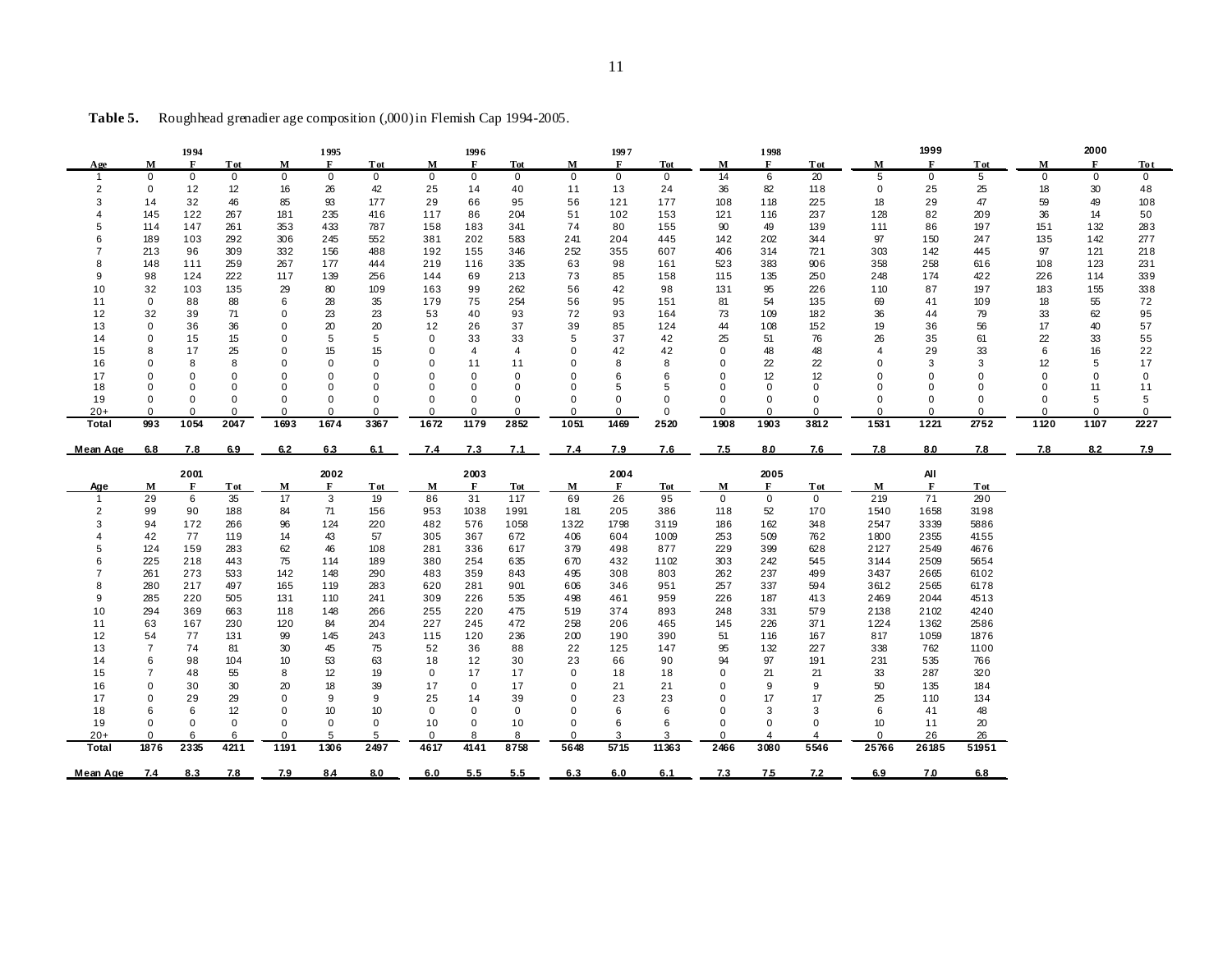Table 6a. Logarithmic growth regression curves, fitted to mean length at age data, for male and female roughhead grenadier from EU Survey (1994-2005). \* Data from 1993-2002: original Cornide de Saavedra transformed to Vizconde de Eza data. 2003-2005 Original Vizconde de Eza data.

|         | <b>MALES</b>                         |       | <b>FEMALES</b>                       |       |
|---------|--------------------------------------|-------|--------------------------------------|-------|
| Year    | Regression                           | $r^2$ | Regression                           | $r^2$ |
| 1994*   | AFL $(cm) = 13.023$ Ln $(A) - 7.804$ | 0.934 | AFL (cm) = $13.900 *$ Ln (A) - 7.537 | 0.923 |
| 1995*   | AFL (cm) = $8.948$ Ln (A) - $0.020$  | 0.954 | AFL (cm) = $12.322 *$ Ln (A) - 4.968 | 0.951 |
| 1996*   | AFL (cm) = $8.886$ Ln (A) - 1.249    | 0.994 | AFL (cm) = $12.283 *$ Ln (A) - 5.977 | 0.954 |
| 1997*   | AFL (cm) = $8.691$ Ln (A) - 1.383    | 0.990 | AFL (cm) = $12.378 *$ Ln (A) - 6.439 | 0.939 |
| 1998*   | AFL (cm) = $7.125$ Ln (A) + $1.709$  | 0.965 | AFL (cm) = $9.537 *$ Ln (A) - 1.088  | 0.912 |
| 1999*   | AFL (cm) = $7.137$ Ln (A) + $2.140$  | 0.952 | AFL $(cm) = 11.021 * Ln (A) - 3.953$ | 0.942 |
| $2000*$ | AFL (cm) = $7.973 *$ Ln (A) $-0.054$ | 0.984 | AFL (cm) = $12.840 *$ Ln (A) – 7.274 | 0.934 |
| $2001*$ | AFL $(cm) = 7.423*Ln(A) + 1.514$     | 0.978 | AFL (cm) = $10.282 *$ Ln (A) – 1.623 | 0.978 |
| $2002*$ | AFL (cm) = $7.313$ *Ln (A) + $126$   | 0.970 | AFL (cm) = $10.606 *$ Ln (A) – 2.393 | 0.913 |
| 2003    | AFL $(cm) = 7.208$ *Ln $(A) + 1.301$ | 0.971 | AFL (cm) = $9.443 *$ Ln (A) – 1.196  | 0.904 |
| 2004    | AFL (cm) = $7.677$ *Ln (A) + 0.746   | 0.964 | AFL (cm) = $10.707$ * Ln (A) – 2.392 | 0.923 |
| 2005    | AFL (cm) = $8.322$ *Ln (A) - 0.858   | 0.970 | AFL (cm) = $11.888 * Ln (A) – 6.014$ | 0.962 |

Table 6b. Parameters of the Von Bertalanffy growth curves, fitted to individual length at age using non-linear regression, by sex for the EU Survey 1993-2005. 1993-2004 Data from Flemish Cap survey < 720 and \* 2004-2005 data down to 1500 meters.

|         |          | <b>MALES</b> |       |                           | <b>FEMALES</b> |       |
|---------|----------|--------------|-------|---------------------------|----------------|-------|
| Year    | $t_{o}$  | $L_{\infty}$ | K     | $\mathbf{t}_{\mathrm{o}}$ | $L_{\infty}$   | K     |
| 1993    | 1.074    | 21.9         | 0.197 | 0.634                     | 46.4           | 0.060 |
| 1994    | 1.768    | 22.8         | 0.254 | $-0.054$                  | 57.6           | 0.048 |
| 1995    | $-1.576$ | 37.1         | 0.073 | $-0.681$                  | 51.9           | 0.053 |
| 1996    | 0.490    | 23.5         | 0.172 | 0.346                     | 77.0           | 0.032 |
| 1997    | 1.425    | 22.9         | 0.176 | 0.533                     | 51.2           | 0.050 |
| 1998    | 0.270    | 27.5         | 0.109 | 0.460                     | 46.3           | 0.056 |
| 1999    | $-0.132$ | 27.9         | 0.104 | 0.405                     | 57.8           | 0.044 |
| 2000    | 0.199    | 25.8         | 0.128 | $-0.079$                  | 68.7           | 0.034 |
| 2001    | 0.950    | 23.9         | 0.159 | 0.350                     | 52.3           | 0.051 |
| 2002    | 0.072    | 25.0         | 0.128 | $-0.089$                  | 63.8           | 0.054 |
| 2003    | 0.050    | 26.0         | 0.120 | $-0.357$                  | 42.4           | 0.061 |
| $2004*$ | 0.186    | 30.0         | 0.103 | $-0.461$                  | 92.5           | 0.025 |
| $2005*$ | $-0.143$ | 34.4         | 0.078 | $-0.383$                  | 71.2           | 0.033 |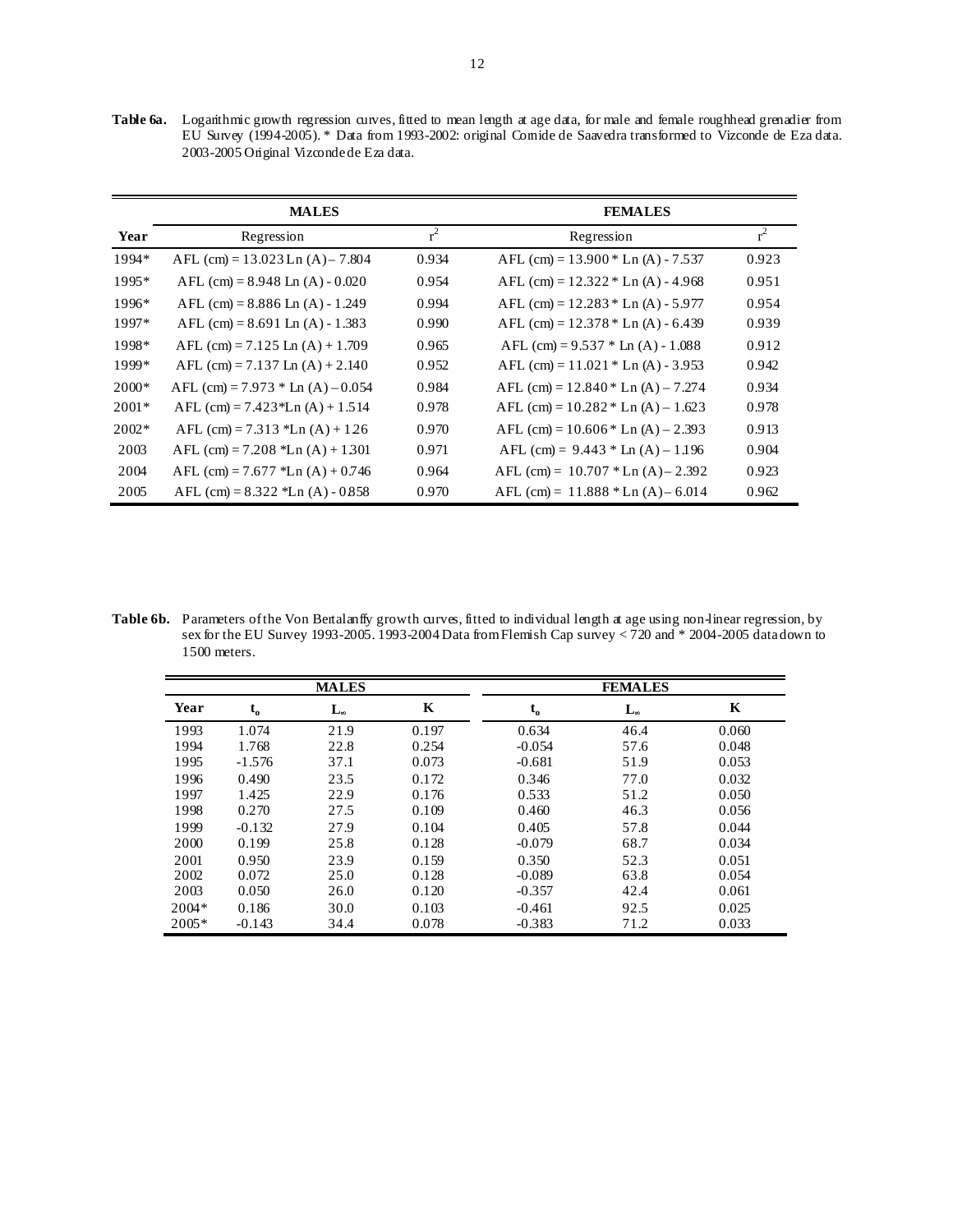|      | <b>MALES</b>                                  |        | <b>FEMALES</b>                                |        |
|------|-----------------------------------------------|--------|-----------------------------------------------|--------|
| Year | Regression                                    | $r^2$  | Regression                                    | $r^2$  |
| 1993 | W (g) = $0.0793 * AFL$ (cm) <sup>3.0883</sup> | 0.9734 | W (g) = $0.1016*$ AFL (cm) <sup>2.9934</sup>  | 0.9895 |
| 1994 | W (g) = $0.1489 * AFL$ (cm) <sup>2.8437</sup> | 0.9694 | W (g) = $0.1015 * AFL$ (cm) <sup>2.9935</sup> | 0.9895 |
| 1995 | W (g) = $0.1131 * AFL$ (cm) <sup>2.9409</sup> | 0.9818 | W (g) = $0.1139 * AFL$ (cm) <sup>2.9344</sup> | 0.9859 |
| 1996 | W (g) = $0.1244 * AFL$ (cm) <sup>2.8889</sup> | 0.9802 | W (g) = $0.1367 * AFL$ (cm) <sup>2.8536</sup> | 0.9851 |
| 1997 | W (g) = $0.1209 * AFL$ (cm) <sup>2.8840</sup> | 0.9812 | W (g) = $0.1202 * AFL$ (cm) <sup>2.8898</sup> | 0.9923 |
| 1998 | W (g) = $0.1338 * AFL$ (cm) <sup>2.8621</sup> | 0.9669 | W (g) = $0.1199 * AFL$ (cm) <sup>2.9015</sup> | 0.9866 |
| 1999 | W (g) = $0.1290 * AFL$ (cm) <sup>2.8670</sup> | 0.9718 | W (g) = $0.1174 * AFL$ (cm) <sup>2.8950</sup> | 0.9866 |
| 2000 | W (g) = $0.1423 * AFL$ (cm) <sup>2.8148</sup> | 0.9776 | W (g) = $0.1708 * AFL$ (cm) <sup>2.7537</sup> | 0.9744 |
| 2001 | W (g) = $0.2747 * AFL$ (cm) <sup>2.5821</sup> | 0.9637 | W (g) = $0.1922 * AFL$ (cm) <sup>2.716</sup>  | 0.9859 |
| 2002 | W (g) = $0,143$ * AFL (cm) <sup>2,8218</sup>  | 0.9878 | W (g) = 0,119 * AFL (cm) <sup>2,884</sup>     | 0.9921 |
| 2003 | W (g) = $0,103 * AFL$ (cm) <sup>2,9376</sup>  | 0.9797 | W (g) = 0,101 * AFL (cm) <sup>2,9391</sup>    | 0.9911 |
| 2004 | W (g) = $0,109 * AFL$ (cm) <sup>2,9125</sup>  | 0.9879 | W (g) = $0,0096*$ AFL (cm) <sup>2,9512</sup>  | 0.9924 |
| 2005 | W (g) = $0,102$ * AH (cm) <sup>2,9462</sup>   | 0.9806 | W (g) = $0,0975 * AFL$ (cm) <sup>2,9555</sup> | 0.9755 |

**Table 7.** Length weight relationship for roughhead grenadier males and females from EU Survey (1993-2005).

**EU Flemish Cap Roughhead grenadier biomass index 1988-2005**



Fig. 1. Total biomass estimated by the swept area method during the EU Flemish Cap bottom trawl survey (1988-2005).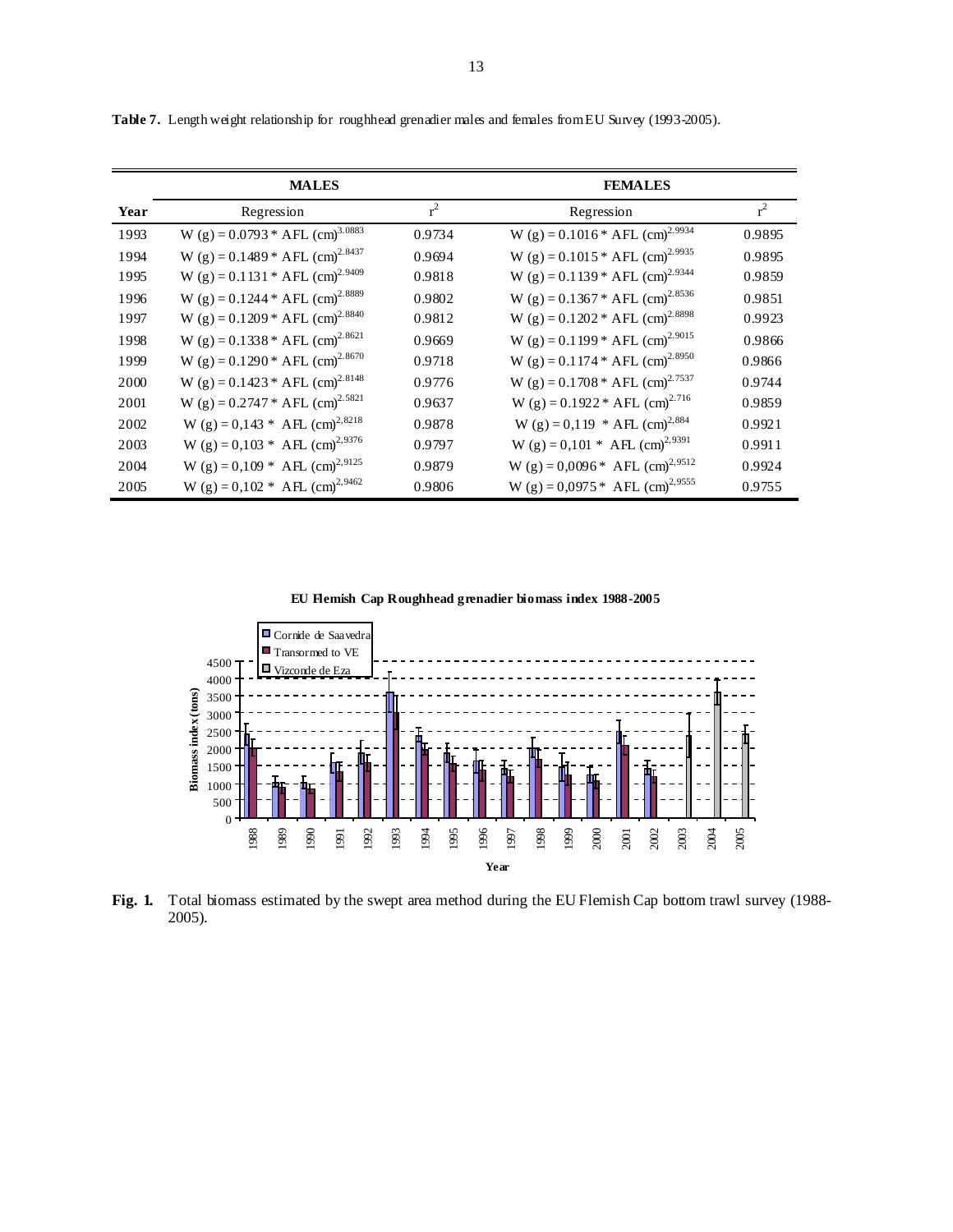

**Fig. 2.** Annual length distribution by sex in Flemish Cap 1993-2005.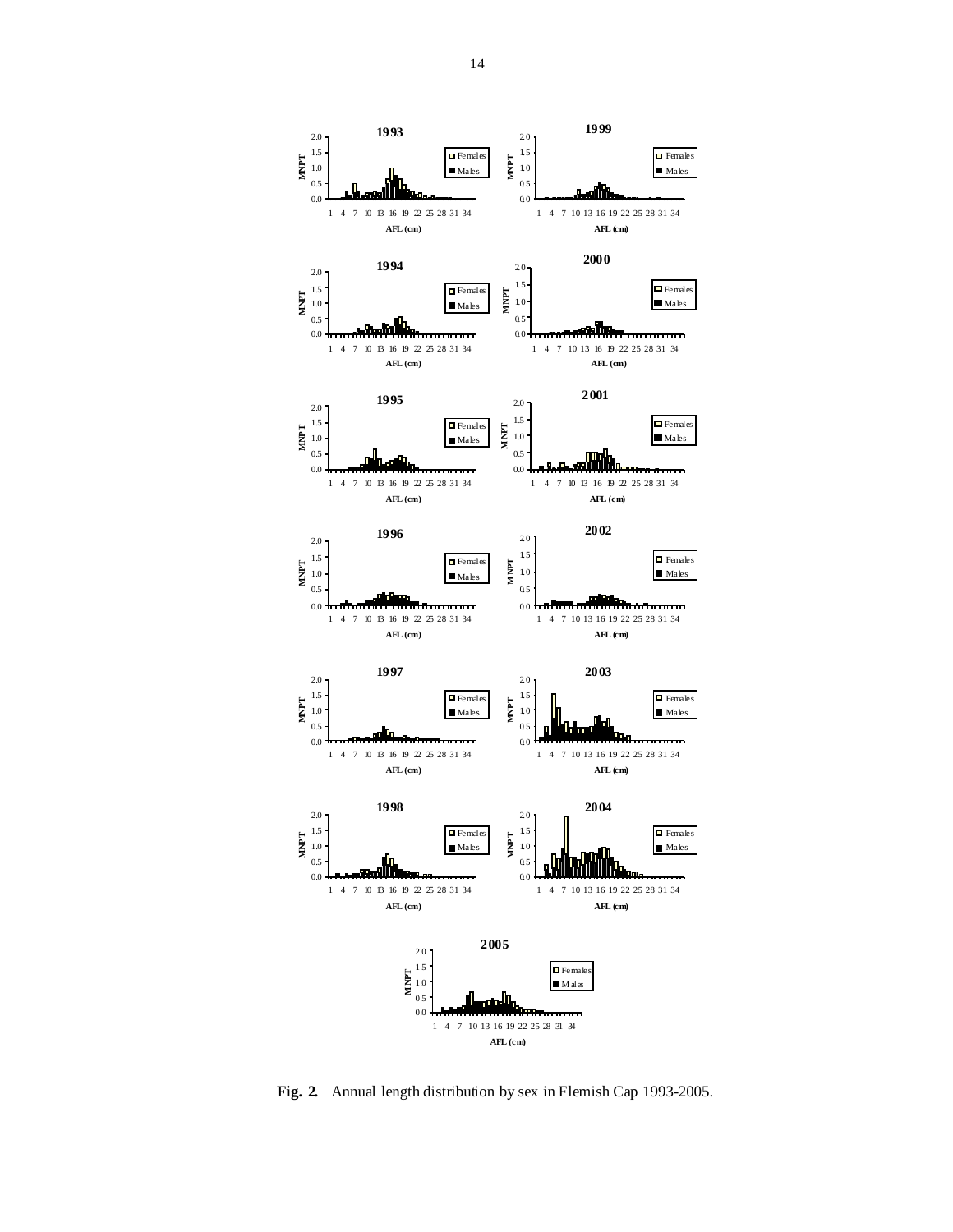

**Fig. 3.** Annual age composition by sex in Flemish Cap 1994-2005.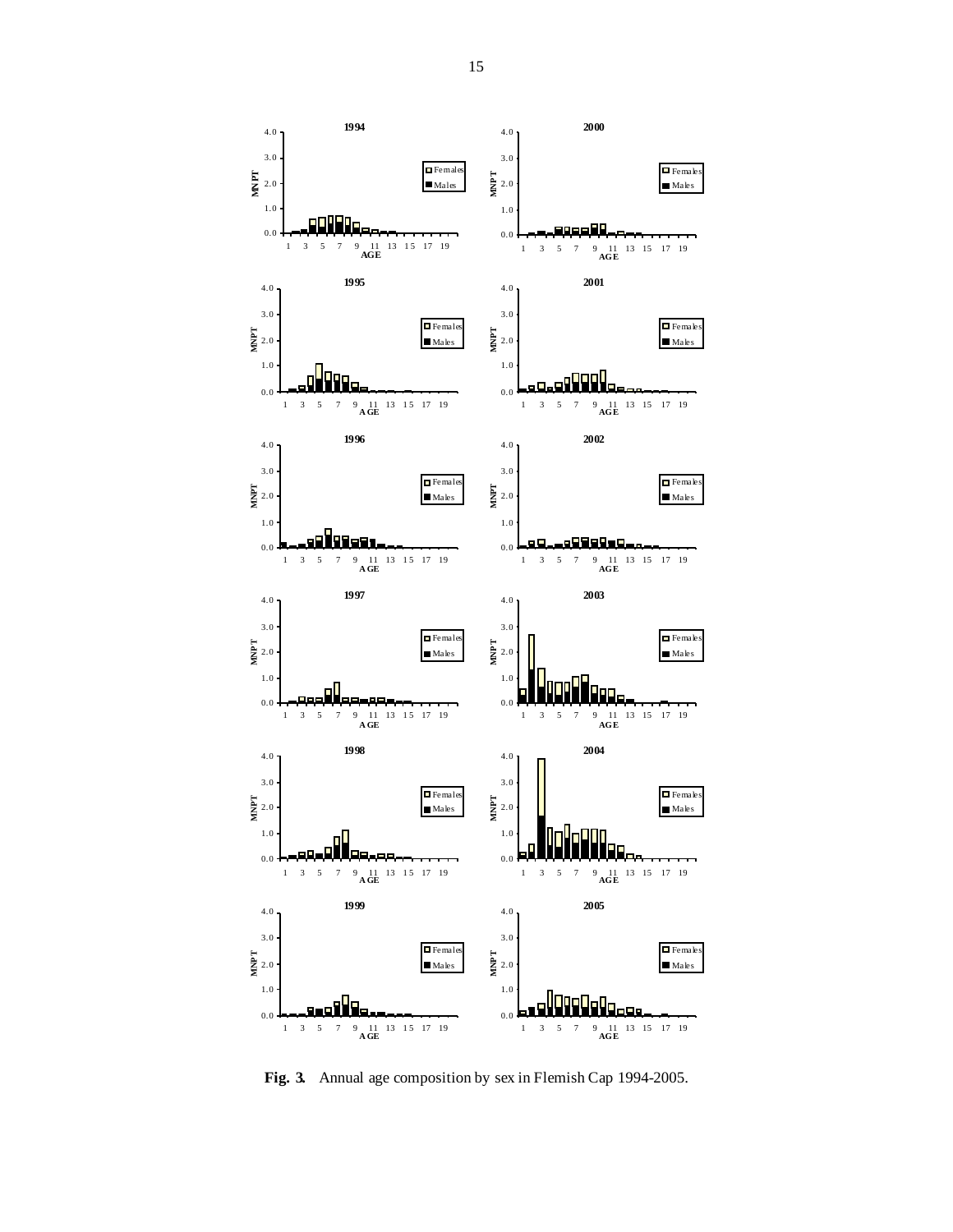

**Fig. 4.** Mean number per tow of age 2, age 3 and age 4 during the during the EU Flemish Cap bottom trawl survey (1988-2005).



**Fig. 5.** Female ratio by age in Flemish Cap 1994-2005.



**TOTAL 1993-2005**

**Fig. 6.** Female ratio by length in Flemish Cap 1993-2005.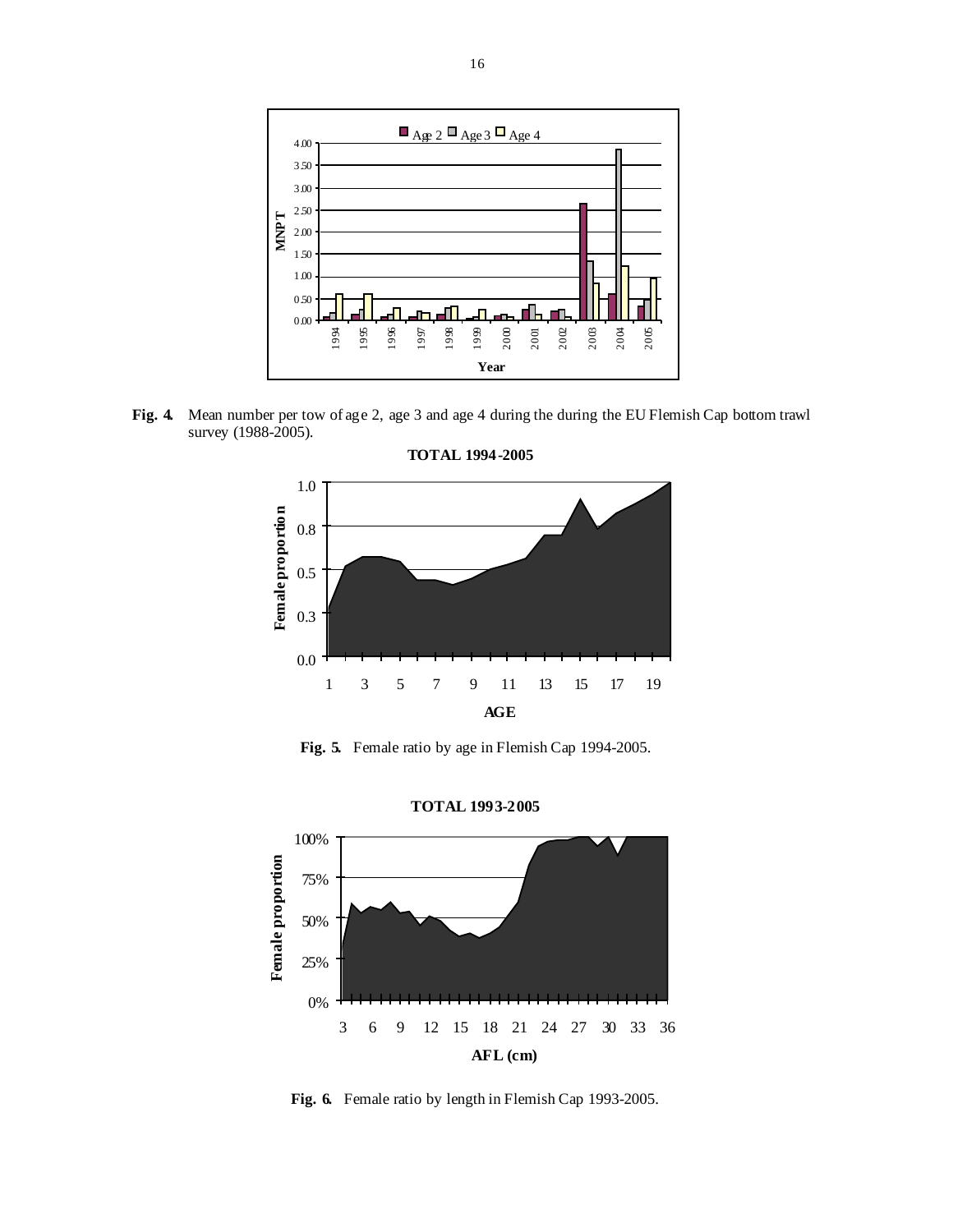

**Fig. 7.** Logarithmic growth curve by sexes in Flemish Cap 2005.



**Fig. 8.** Catch curves by sex for roughhead grenadier in Flemish Cap 1994-2005.